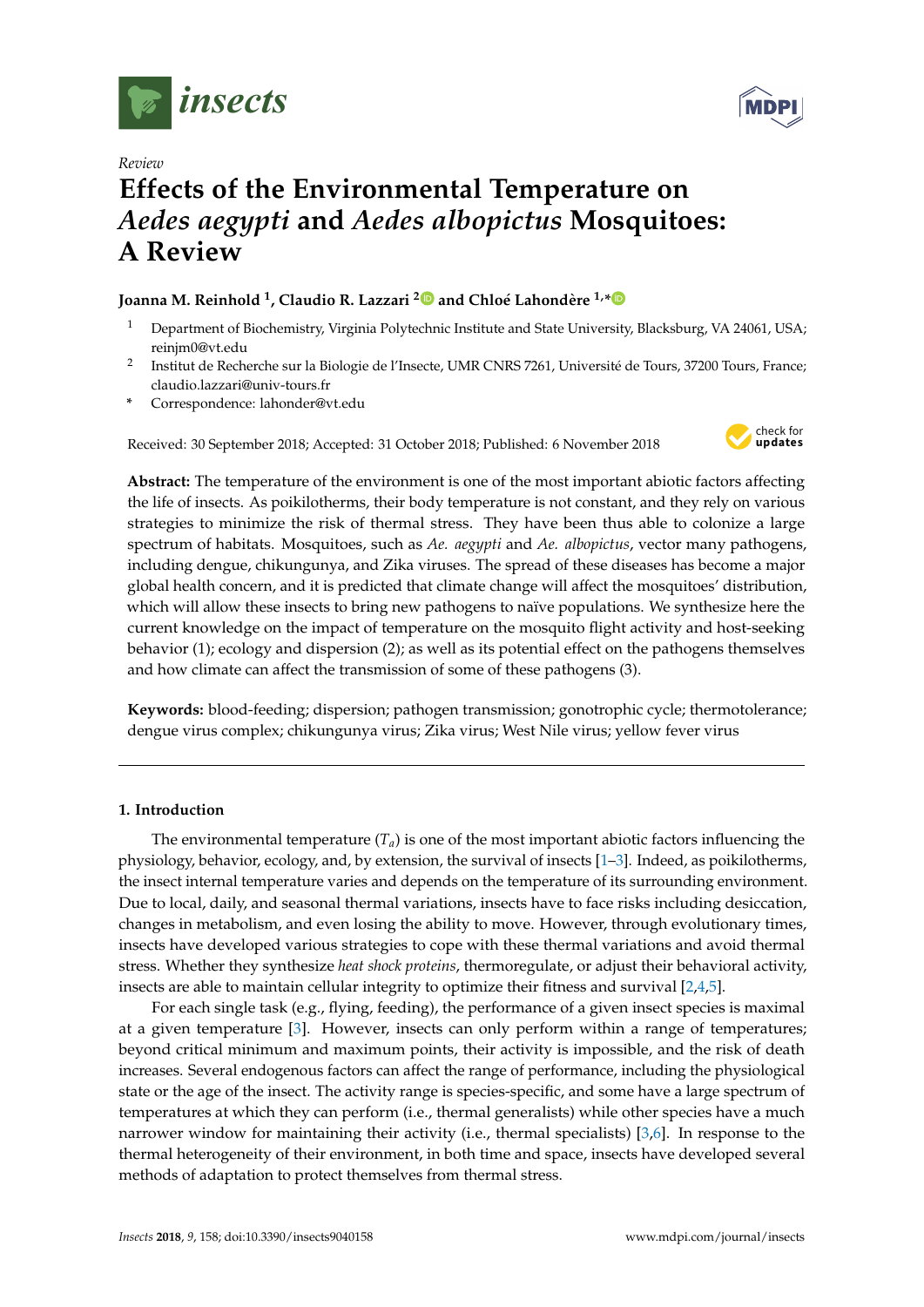These adaptations have allowed insects to colonize almost all kinds of different habitats. For instance, mosquitoes are found worldwide (except in Antarctica) and can live in a large and eclectic array of ecosystems, from tropical forests to urban areas and tundra. These insects can transmit several important diseases to humans and other animals, including malaria, yellow fever,<br>Zika, Lika, Lika, Lika, Lika, Lika, Lika, Lika, Lika, Lika, Lika, Lika, Lika, Lika, Lika, Lika, Lika, Lika, Li Zika, dengue, and chikungunya, and are responsible for the death of an estimated one million people Zika, dengu each year [\[7\]](#page-10-6). Among mosquitoes, two species—*Aedes aegypti* (Linnaeus, 1762), the yellow fever mosquito, the yellow fever mosquito, the yellow fever mosquito, the yellow fever mosquito, the yellow fever mosquito, the yell mosquito, and *Aedes albopictus* (Skuse, 1894), the Asian tiger mosquito—have received a lot of attention in the *definition* in the set of and *a* in the past decade. For these species, integrated vector management, which is a combination of various past decade. For these species, integrated vector management, which is a combination of various method, including vector control and education of the public in order to optimize cost, efficiency, method, including vector control and education of the public in order to optimize cost, efficiency, and sustainability [\[8\]](#page-10-7), is extremely important. Indeed, vaccines have not been developed for several and sustainability [8], is extremely important. Indeed, vaccines have not been developed for several of the viruses transmitted by Ae. aegypti and Ae. albopictus, and vector control remains an essential component of vector management, consisting mainly of space treatment using fogging equipment component of vector management, consisting mainly of space treatment using fogging equipment for these species [\[9\]](#page-10-8). Moreover, not only have these species been responsible for the transmission of several pathogens, but their ecological fitting, *sensu* Janzen [\[10\]](#page-10-9), has made them extremely invasive several pathogens, but their ecological fitting, *sensu* Janzen [10], has made them extremely invasive across the globe. across the globe.

In an environmental context of climate change and global warming [\[11\]](#page-10-10), which is likely to In an environmental context of climate change and global warming [11], which is likely to contribute to the spread of these two species, having a better understanding of how the environmental contribute to the spread of these two species, having a better understanding of how the environmental temperature affects mosquito biology appears essential for decrypting the factors driving the ability of the ability of these species to invade new areas, where they could potentially transmit pathogens. The present review compiles the current knowledge on the effect of environmental temperature on *Ae. aegypti* and review compiles the current knowledge on the effect of environmental temperature on *Ae. aegypti* Ae. *albopictus* mosquitoes with a focus on their host-seeking behavior and ecology, including dispersion and vector relevance (Figure [1\)](#page-1-0).

<span id="page-1-0"></span>

Figure 1. The temperature of the environment  $(T_a)$  affects the mosquito development (blue), its activity including host-seeking and blood-meal intake (red), as well as pathogen development and transmission (purple). Consequently,  $T_a$  affects species geographic repartition, spatial distribution, and population dynamics (green). The dashed square represents the cycles related to mosquito biology.

#### **2. Fight Activity, Host-Seeking, and Blood-Feeding**

Ae. aegypti and Ae. albopictus are anthropophilic and live in close association with humans, developing preferentially in urban and suburban areas where human hosts are easily available [\[12–](#page-10-11)[14\]](#page-11-0). Both species are day-biting mosquitoes, exhibiting two main peaks of activity: one in the early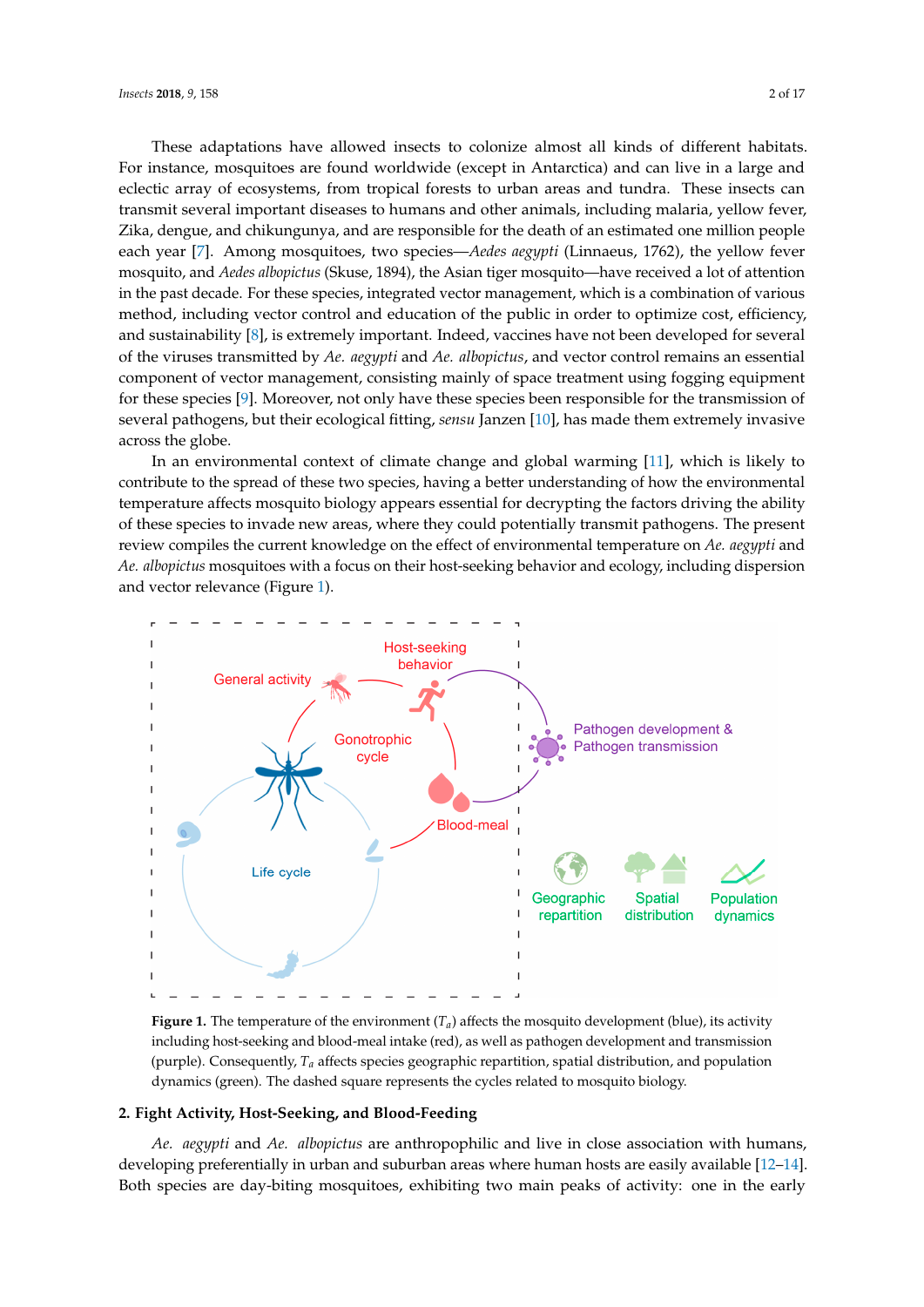morning and the other in the late afternoon [\[12](#page-10-11)[,13\]](#page-11-1). *Ae. aegypti* is endophilic (i.e., taking shelter inside houses) and endophagic (i.e., blood-feeding inside houses), but also moves between indoor and outdoor spaces. *Ae. albopictus* also exhibits endophilic activity but is considered exophagic (i.e., most biting occurs outside human dwellings), and is an opportunistic feeder, biting a wide range of hosts, from cold-blooded to warm-blooded animals [\[13\]](#page-11-1).

Since mosquitoes move from inside to outside (or the opposite) shelters and encounter daily and seasonal thermal fluctuations, they might experience an important range of temperatures that can affect their behavior, including host-seeking. The lower temperature limit for *Ae. aegypti* is around 10 ◦C, a temperature below which mosquitoes become torpid and unable to move [\[12](#page-10-11)[,15](#page-11-2)[,16\]](#page-11-3). Rowley and Graham [\[17\]](#page-11-4) found that tethered *Ae. aegypti* females were able to sustainably fly between 15 ◦C and 32  $°C$ , while flight was possible but only for short periods of time at extreme temperatures such as 10  $\degree$ C and 35  $\degree$ C. The optimal flight temperature, in terms of duration and distance flown was determined to be at 21 ◦C, but overall, the flight performance of *Ae. aegypti* tethered females was better below 27 °C. The maximum flight speed (34.1 m/min) was recorded at 32 °C/50% humidity. It is important to highlight that the mosquitoes were able to fly at 10 °C (8.9  $\pm$  0.96 m/min) and at 35 °C  $(18.2 \pm 1.98 \text{ m/min})$ . The authors argue that flying at lower temperatures allows the species to be active at the cooler hours of the day (i.e., early morning and late afternoon). Christophers [\[12\]](#page-10-11) also found that female *Ae. aegypti* wing beat frequency is affected by *Ta*, measuring 367 beat/s at 18 ◦C vs. 427 beat/s at 25 ◦C. Mosquitoes use a wide range of different cues to locate their hosts, including thermal, visual, and chemical information (reviewed in Reference [\[18\]](#page-11-5)), and host-seeking behavior is tightly linked to their activity (i.e., ability to move and fly). Besides affecting mosquitoes' general activity and host-seeking behavior, to initiate probing and blood-feeding, a difference between  $T_a$  and the host temperature is required [\[19,](#page-11-6)[20\]](#page-11-7). Bishop and Gilchrist [\[21\]](#page-11-8) report a higher percentage of *Ae. aegypti* females imbibing blood at 42 °C when the difference between  $T_a$  and the blood-meal was 14 °C (71%) than when the fluid and  $T_a$  were at the same temperature (24 °C: 6%; 28 °C: 8%; 37 °C: 19%). The lower temperature limit at which *Ae. aegypti* has been found to cease biting is 15 ◦C, both in the field and experimentally in the lab [\[22](#page-11-9)[–24\]](#page-11-10). Connor [\[22\]](#page-11-9) stated that *Ae. aegypti* is most active at 28 ◦C. Marchoux et al. [\[24\]](#page-11-10) found that females fed faster between 26 °C and 35 °C compared to temperatures between 19 ◦C and 25 ◦C. The upper temperature limit for blood-feeding is above 36 ◦C, with the death point being set at 40 ◦C in *Ae. aegypti* [\[12\]](#page-10-11). Interestingly, comparatively less is known regarding the impact of temperature on the flight activity and host-seeking behavior in *Ae. albopictus*.

Unlike numerous other mosquito species, *Ae. aegypti* generally takes several meals during a single gonotrophic cycle [\[25\]](#page-11-11). Scott et al. [\[26\]](#page-11-12) noticed that the frequency of blood intake in this species was positively correlated with  $T_a$  (i.e., females fed more often in a warmer environment than in a relatively colder one). However, the authors highlight that this might be due to indirect effects of  $T_a$  on the mosquito development, energy storage, and rate of blood-meal digestion and not necessarily due to direct effects on blood-feeding itself [\[26,](#page-11-12)[27\]](#page-11-13). Christophers [\[12\]](#page-10-11) reports that mosquitoes will bite at any temperature at which they are active. In *Ae. albopictus*, it has been shown that the shortest gonotrophic cycle occurred at 30  $\degree$ C (3.5 days). At this temperature, the authors also recorded the highest number of cycles (3.9) during the female's life. However, the total number of eggs laid by females during each gonotrophic cycle does not seem to be different at 20 °C, 25 °C, 30 °C, or 35 °C [\[28\]](#page-11-14). In this study, *Ae. albopictus* was reared at a constant temperature. Studying the impact of fluctuating temperatures on the development of *Ae. albopictus*, Löwenberg Neto and Navarro-Silva [\[29\]](#page-11-15) found that when reared under a 27  $\degree$ C/20  $\degree$ C thermal regime, the average duration of the females gonotrophic cycle was 11.2 days, with an average of 33.1 eggs laid during the first cycle. In *Ae. aegypti*, Carrington et al. [\[30\]](#page-11-16) found that the length of the gonotrophic cycle was reduced with increasing mean temperatures, and the shortest was observed at 26 ◦C and 30 ◦C. In *Ae. aegypti*, a large Diurnal Temperature Range (DTR) (i.e., the range of  $T_a$  that mosquitoes experience over a 24-h period) decreases female fecundity, while a small DTR  $(8 \degree C)$  increases female reproduction [\[31\]](#page-11-17).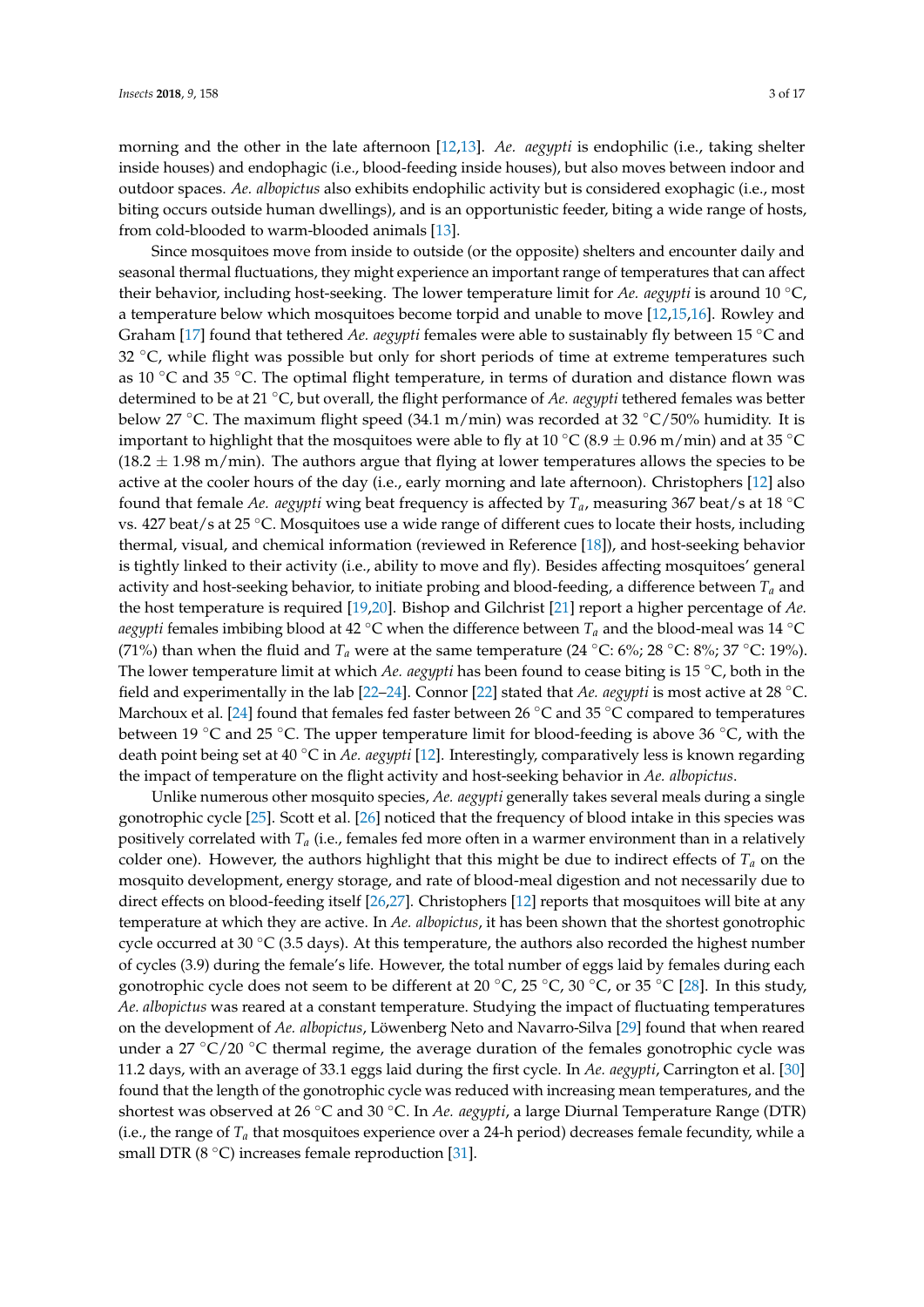## **3. Ecology and Dispersion**

#### *3.1. Thermal Optimum and Lower/Upper Zero Developmental and Survival Temperatures*

The temperature of the environment alters mosquito population dynamics by affecting the development of the immature stages (i.e., eggs, larvae, and pupae) as well as reproduction (reviewed by Reference [\[32\]](#page-11-18)). The lower temperature threshold for *Ae. aegypti* to develop is 16 ◦C, while 34 ◦C is the upper limit [\[12\]](#page-10-11). At a lower temperature (i.e.,  $8^{\circ}$ C), larvae are motionless and die within a couple of days. Couret et al. [\[33\]](#page-11-19) also showed that food availability as well as density are factors to consider for affecting the larval development rate and survival in this species, in combination with temperature. The development time from hatching to adult emergence was shorter at higher temperatures (30 °C vs. 21 °C) and correlated with density and food availability. Bar-Zeev [\[34\]](#page-11-20) found that the time taken by larvae to complete their development was optimal at 32 ◦C and that mortality was significant at 14 <sup>°</sup>C and 38 <sup>°</sup>C. The highest temperature at which development fully occurred was 36 ◦C. The same author reported 40 ◦C to be the thermal upper limit for *Ae. aegypti* females, while immature stages were found to survive short exposure to *T<sup>a</sup>* up to 45 ◦C [\[35\]](#page-12-0). *Ae. albopictus* can develop and survive in a wider range of  $T_a$ . Indeed, the lower developmental zero temperature is 10.4 °C, with an optimum of 29.7 °C [\[28\]](#page-11-14). This species was shown to fully develop between 15 °C and 35 °C and to survive longer at lower temperatures (15 °C vs. 35 °C) in both females and males. It is interesting to mention that different results have been found for this species across studies, depending on the region of origin of the tested populations and their tolerance to cold. For example, Teng and Apperson [\[36\]](#page-12-1) showed that the larval development temperature threshold was around 9  $\degree$ C in the same species.

#### *3.2. Phenology and Population Dynamics*

*Ae. albopictus* occurs in both temperate and tropical areas and has the ability to overwinter as an egg [\[37\]](#page-12-2) or an adult. Moreover, in sub-tropical regions, they can also lay eggs that will hatch and not enter diapause [\[38\]](#page-12-3). Hawley et al. [\[39\]](#page-12-4) tested the overwintering survival capacity of different strains of *Ae. aegypti* and *Ae. albopictus* in Indiana (USA). While none of the *Ae. aegypti* strains survived, strains of *Ae. albopictus* acclimated to North American and Asian conditions had a higher survival rate compared to tropical strains. Moreover, within the USA, strains from the south had a lower ability to overwinter than those from northern parts of the country. This highlights the strong capacity of *Ae. albopictus* to adapt rapidly to new thermal conditions and spread to colder regions [\[40\]](#page-12-5). *Ae. aegypti* is primarily found in tropical and sub-tropical regions, but it is not completely bound by outside temperatures, being the most cosmopolitan species among insect vectors [\[41\]](#page-12-6). In this species, continuous breeding is tightly linked to higher  $T_a$ , and these mosquitoes will typically not survive winter as an adult under cold climatic conditions but rather overwinter at the egg stage [\[12](#page-10-11)[,42\]](#page-12-7). However, an overwintering population of *Ae. aegypti* adults was recently located near Washington D.C. (USA), which has an average winter temperature lower than what has previously shown to be the limit for the development of this species [\[43\]](#page-12-8). The authors argued that *Ae. aegypti* is taking advantage of a subterranean habitat to survive cold temperatures. In tropical regions, both mosquito species can be found year-round, especially in urban areas. Tsunoda et al. [\[44\]](#page-12-9) reported that the lowest water temperature (i.e.,  $14 \degree C$ ) in artificial containers was above the lower thermal limit for *Ae. aegypti* and *Ae. albopictus* development, thus contributing to a yearly occurrence of these mosquitoes and some of the viruses they transmit, such as dengue. Both species' eggs are resistant to desiccation, allowing them to survive unfavorable conditions and contributing to their ability to spread to new areas via the national and international transportation of materials (e.g., tires, plant pots) containing viable but dormant eggs [\[41\]](#page-12-6). Importantly, diurnal and seasonal *T<sup>a</sup>* variations affect the development, density, and dispersion of both species. Carrington et al. [\[31\]](#page-11-17) used a dynamic model to estimate the thermal limit under which an *Ae. aegypti* mosquito population may persist and found that both small and large DTRs can affect the population dynamics. Seasonal variations in *Ta* can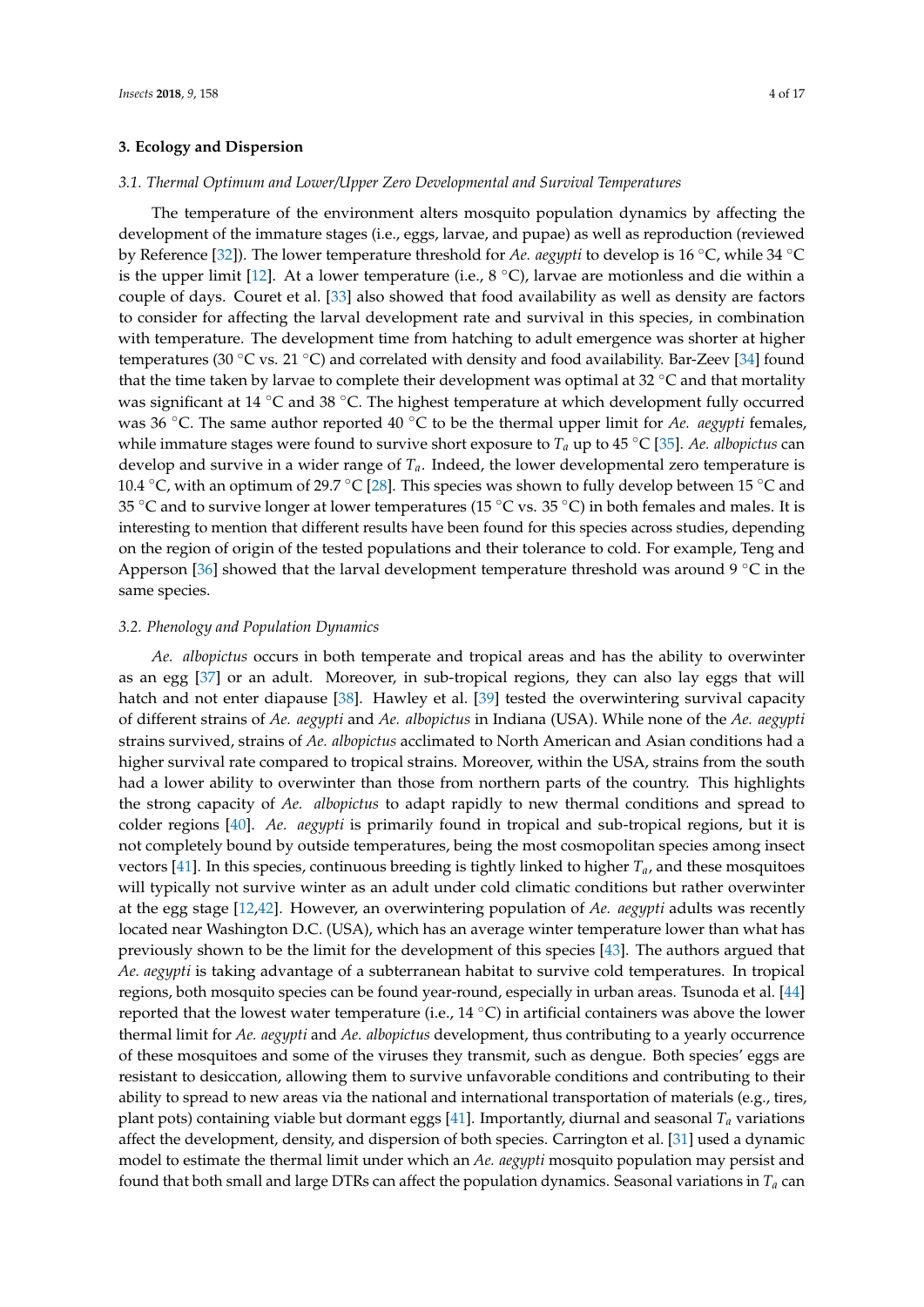greatly impact *Ae. aegypti* and large DTR (20 ◦C) negatively impacts survival [\[45\]](#page-12-10). Soper [\[41\]](#page-12-6) highlights that seasonal fluctuations in terms of range and density are observed, especially at the periphery of the species regional distribution. While *T<sup>a</sup>* has an important effect on the population dynamics, rainfall and drought also impact mosquito density and dispersion in both temperate and tropical regions [\[46\]](#page-12-11). In Japan, Suwonkerd et al. [\[47\]](#page-12-12) found that relatively cooler *T<sup>a</sup>* may explain the decline of *Ae. albopictus* in the dry season. *Ae. aegypti* populations decreased earlier in the season compared to *Ae. albopictus*, but this was not associated with the co-occurrence of the two species at the different sites. Mogi [\[48\]](#page-12-13) studied several mosquito populations in the same country and highlighted that warmer temperatures are likely to affect overwintering strategies and pathogen transmission by modifying both mosquito biting activity and distribution as well as pathogen development. Beyond responding to changes of thermal conditions, mosquito population dynamics are affected by several other factors including photoperiod (i.e., short days inducing diapause). Tsunoda et al. [\[49\]](#page-12-14) showed that day length affects egg hatching in *Ae. albopictus* and suggested that under milder (i.e., tropical) conditions, overwintering is not as prevalent in populations in temperate areas.

## *3.3. Spatial Distribution and T<sup>a</sup> Variability*

*Ae. albopictus* is capable of surviving in much colder climates than *Ae. aegypti*, and this species has also adapted well to urban environments. Tsuda et al. [\[50\]](#page-12-15) showed that *Ae. aegypti* was more commonly found in urban areas while *Ae. albopictus* was found more in rural areas in Thailand, but the pattern of precipitation during their two field seasons was not different between the two sites. If no mention is made regarding  $T_a$ , it can be hypothesized that an urban habitat has a higher  $T_a$  compared to a rural area, where vegetation is more abundant. *Ae. albopictus* is also mainly exophagic, which means that air conditioning in the summer would not have as much of an effect on it, as it would on *Ae. aegypti* [\[51\]](#page-12-16). *Ae. aegypti* can be endophilic and endophagic, allowing this species to reap the benefits of controlled indoor temperatures in extreme heat and cold as well as utilizing man-made structures filled with rain water for oviposition, which allows this species to thrive in urban environments [\[52\]](#page-12-17). This highlights that *Ae. albopictus* has developed several strategies to cope with a wider range of *T<sup>a</sup>* and adapt to local thermal conditions. Moreover, it has been shown that environmental variability can actually promote the occurrence of the sudden increased abundance of *Ae. aegypti* [\[53,](#page-12-18)[54\]](#page-12-19). With higher *T<sup>a</sup>* in the summer, the yearly pattern of distribution of *Ae. aegypti* in temperate and sub-tropical areas is indeed greatly affected [\[42\]](#page-12-7). Applying Schmalhausen's law [\[55\]](#page-12-20) to explain both the ecological and evolutionary consequences of a fluctuating environment, in particular in *Ae. albopictus*, Chaves [\[56\]](#page-12-21) highlighted that perturbations within the normal thermal range have little effect under abnormal or stress conditions, but small perturbations have a stronger effect on individuals. In the same species, Chaves [\[57\]](#page-12-22) showed that spatial and temporal abundance patterns are most affected by temperature and precipitation, respectively, and that co-occurrence with other species, in this case *Ae. japonicus* and *Ae. flavopictus*, also has major consequences on population dynamics and distribution. Higa et al. [\[58\]](#page-13-0), in their study on the geographical distribution of these mosquitoes along a north-south transect in Vietnam, showed that *T<sup>a</sup>* affects, in combination with rainfall, the density of both mosquito species. They also mention that in regions where both species were found, climatic conditions are considered milder and habitat heterogeneity becomes a much more important factor explaining spatial distribution.

## *3.4. Vector Distribution in the Context of Climate Change*

A recent study by Kraemer et al. [\[59\]](#page-13-1) reported that the global distribution of both vectors was never considered as important in the past as it is today. *Ae. aegypti* and *Ae. albopictus* have been able to greatly expand their geographical distribution worldwide in the past 30 years, and several studies have shown that climate change is likely to impact the range of these two species [\[60](#page-13-2)[,61\]](#page-13-3). For example, Kearney et al. [\[62\]](#page-13-4) studied the impact of climate change on the distribution and abundance of *Ae. aegypti* in Australia using biophysical models and evolutionary theory and found that water availability, egg desiccation, and tolerance to colder *Ta* are important factors with the potential to drive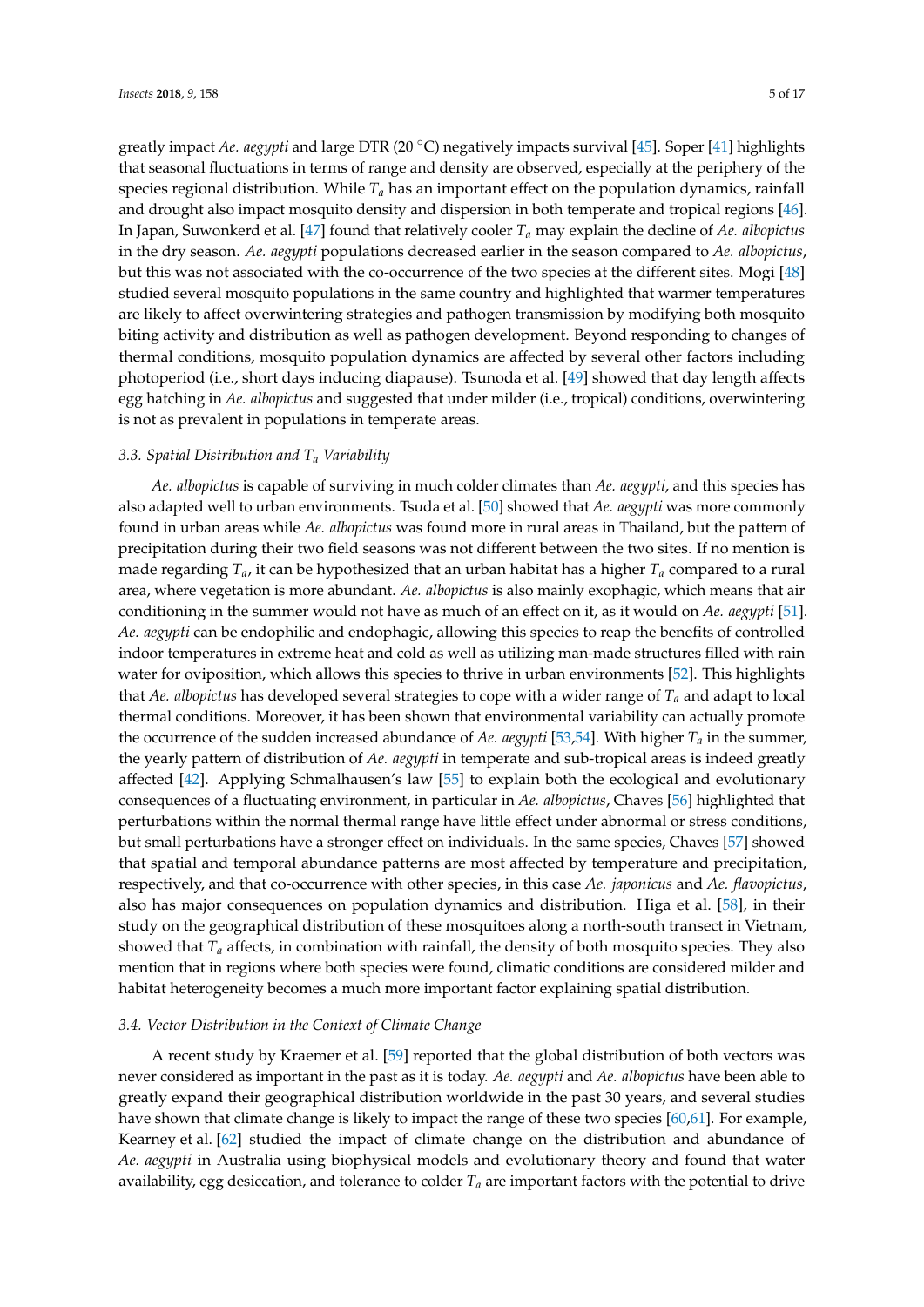the establishment of these mosquitoes in new regions in the south and north of the country. Alto and Juiliano [\[63\]](#page-13-5) investigated how temperature and precipitation regime affect *Ae. albopictus*. A relatively high *T<sub>a</sub>* (i.e., 30 °C) was more favorable to adult development, both in terms of total number of individuals completing their development and time to adult emergence. This study also showed that in a mild environment (i.e., 22  $\degree$ C), this species is still able to produce offspring and develop; this could contribute to the colonization of northern (i.e., cooler) regions of the USA. Yang et al. [\[64\]](#page-13-6) used mathematical modeling (i.e., population dynamics theory) to determine that 29.2  $\degree$ C was the optimal temperature to produce the highest amount of offspring in *Ae. aegypti* mosquitoes and maintain a viable mosquito population.

Several studies have also highlighted the impact of environmental conditions on the co-occurrence and inter-species competition between *Ae. aegypti* and *Ae. albopictus*. Since its arrival in the USA, *Ae. albopictus* has led to the decline of *Ae. aegypti* populations in several regions [\[65\]](#page-13-7). Lounibos et al. [\[66\]](#page-13-8) compared the development and survival rates of both species when maintained at different *Ta*, in combination with other factors including food availability, and found that larval competition outcome was limited between 24 ◦C and 30 ◦C and that survival rate was unaffected. Kobayashi et al. [\[67\]](#page-13-9) used a geographical information system (GIS) and larval survey to analyze the distribution of *Ae. albopictus* in Japan and predict its future expansion both in Japan and the USA. They showed an important correlation between the annual mean temperature and the density of *Ae. albopictus* and revealed that this species is moving further north. They estimated that its current range is also correlated with an average annual  $T_a$  of 11  $\degree$ C in both countries, and that global warming will allow *Ae. albopictus* to expand northward. Mogi and Tuno [\[68\]](#page-13-10) studied *Ae. albopictus* in its native geographical range using a retrospective approach, including local thermal conditions that have allowed this species to change its pattern of distribution in Japan. They showed that higher *Ta* during the winter was one important factor that had driven the expansion of the geographical range of *Ae. albopictus*.

Climate change is expected to result in major shifts in vector distribution and/or in the expansion of geographical ranges of both mosquito species with a potential health impact on local populations of humans and other animals due to an enhanced transmission rate of pathogens, including dengue and Zika [\[46,](#page-12-11)[69](#page-13-11)[–72\]](#page-13-12). Rochlin et al. [\[73\]](#page-13-13) estimated that in the context of climate change, regions with suitable environmental conditions for the development of *Ae. albopictus* will increase by 50% by the end of the century, placing another 30 million people at risk.

## **4. Pathogen Transmission**

The feeding and living habits of *Ae. aegypti* and *Ae. albopictus* make these species efficient vectors for human diseases. An arthropod is considered to be a competent vector of an arbovirus or other pathogens if the species demonstrates that it can naturally acquire, be infected by, and transmit a pathogen [\[74\]](#page-13-14). This is true for *Ae. aegypti* and *Ae. albopictus*, since they meet these criteria for several arboviruses [\[75](#page-13-15)[,76\]](#page-13-16). While *Ae. aegypti* is generally considered a more competent vector for several arboviruses, such as dengue, chikungunya, Zika, yellow fever, and Mayaro, *Ae. albopictus* can vector many of the same viruses with less competence but with the ability to expand its range into colder regions [\[77\]](#page-13-17). *Ae. albopictus* also transmits diseases such as West Nile virus, eastern equine encephalitis, and dirofilariasis. The pathogens these species transmit overlap, which could allow some diseases to spread beyond the range of one vector with the help of the other. The ability of these species to vector these pathogens depends on two main factors: whether the pathogen can infect the midgut cells and whether the pathogen can disseminate in order for the vector to transmit it to a new host. Temperature can affect both of these factors, in addition to the development of the mosquito and the time between infection by the pathogen and its transmission (extrinsic incubation period) [\[57\]](#page-12-22). The effects of climate change allow these species to develop the pathogens more quickly and spread into new areas, carrying pathogens with them [\[78](#page-13-18)[–80\]](#page-14-0).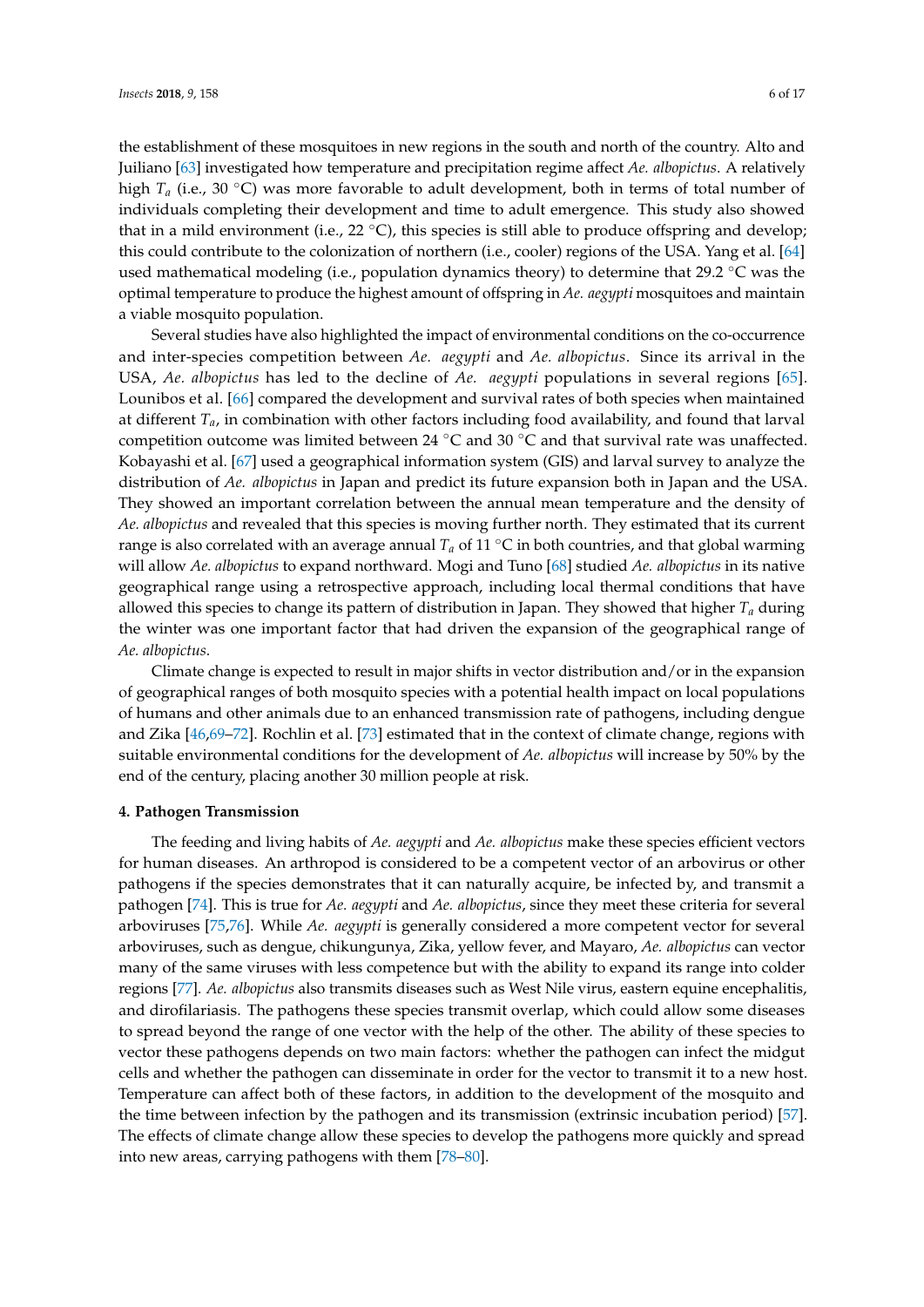#### *4.1. Dengue Virus Complex*

The dengue virus complex, which refers to the four serotypes that cause dengue fever, has become a major worldwide concern due to its rapid spread and increased intensity in endemic areas [\[81\]](#page-14-1). According to the World Health Organization, this is the fastest spreading arbovirus; estimates show that 390 million people are currently infected per year, while 3.9 billion are considered at risk [\[82,](#page-14-2)[83\]](#page-14-3). The serotypes can cause different severities of the virus in different people, ranging from asymptomatic to hemorrhagic fever to severe dengue, the latter usually occurring after infection of multiple serotypes, which can lead to coma or death [\[81\]](#page-14-1). Vaccines to prevent dengue infections are being developed, with one currently on the market, but only individuals who are seropositive are recommended to receive the vaccine. Because of the limited use of this vaccine, vector control is still the main method to prevent the spread of this virus. Eradication was achieved in the Americas in the 1950's and 1960's in an attempt to reduce yellow fever outbreaks, but *Ae. aegypti* returned in the 1970's, leading to endemic outbreaks of dengue [\[52\]](#page-12-17). Since the 1970's, dengue presence has expanded from nine countries to being endemic in over 100 [\[81\]](#page-14-1).

*Ae. aegypti* is currently the primary vector, though *Ae. albopictus* can also act as a vector, especially in regions where *Ae. aegypti* is not present [\[75\]](#page-13-15). Lambrechts et al. [\[45\]](#page-12-10) showed that a higher DTR (20  $\degree$ C)—which would be seen in temperate climates in spring and autumn—has a negative effect on the vector competence for dengue and the survival of *Ae. aegypti* compared to a low DTR (10 ◦C), such as the temperature ranges typically experienced in summer. As discussed previously, temperature has an effect on the blood-feeding habits and survival of *Ae. aegypti* and potentially *Ae. albopictus*, which would both inherently impact pathogen transmission. *Ae. aegypti* is endophilic and endophagic, rendering this species capable of expanding into regions outside its typical temperature range, meaning it can bring dengue along to new regions, making predictions of dengue dispersion a difficult task [\[52\]](#page-12-17). The effect of temperature on the development of *Ae. aegypti* was studied by Couret and Benedict [\[32\]](#page-11-18), who showed that increased temperatures had a positive impact on the rate of development. Global temperature increases would allow for a greater distribution range, as well as an increase in virus transmission. Watts et al. [\[84\]](#page-14-4) showed that the extrinsic incubation period (EIP)—the amount of time between the mosquito taking an infected blood-meal to transmitting the disease to the next vertebrate host—for DEN2 in *Ae. aegypti* decreases with higher temperatures  $(32–35 \degree C)$  by several days, potentially allowing for faster transmission as one of the consequences of global warming. An experiment was conducted by Rohani et al. [\[85\]](#page-14-5) for DEN2 and DEN4 serotypes with similar results. *Ae. aegypti* was also shown to be less likely to disseminate dengue at lower temperatures [\[86\]](#page-14-6).

Because of the ability of *Ae. albopictus* to survive in colder climates, carry pathogens over the winter due to diapause, and have exophagic tendencies, *Ae. albopictus* does have some abilities for transmitting pathogens that *Ae. aegypti* does not [\[51,](#page-12-16)[75\]](#page-13-15). Brady et al. [\[77\]](#page-13-17) highlighted that the longer lifespan of *Ae. albopictus* causes its vector potential to exceed that of *Ae. aegypti.* However, Whitehorn et al. [\[87\]](#page-14-7) found that *Ae. albopictus* is as susceptible to dengue as *Ae. aegypti* and can even carry a higher viral burden, but DEN2 and DEN4 are not found in high numbers in the saliva, indicating a lower transmission potential for these serotypes. *Ae. albopictus* is not usually found in nature with dengue in areas where *Ae. aegypti* is present, though it has been shown to transmit it in the lab as well as in regions where *Ae. aegypti* is not present. *Ae. albopictus* is thought to mainly be a secondary vector to maintain dengue in rural areas [\[65\]](#page-13-7). For this reason, *Ae. albopictus* is considered to be less important as a vector for dengue, as compared to *Ae aegypti*.

Mathematical modeling has shown a clear dependence on seasonal variation of dengue incidence [\[64\]](#page-13-6). This seasonality is often assumed to be due to only vector presence, which is typically worse during warm and rainy seasons. However, Thu et al. [\[88\]](#page-14-8) found that the propagation of dengue within *Ae. aegypti* increased with humidity, with a preferred humidity over 60% and preferred a *T<sup>a</sup>* range of around 24–31 ◦C. This shows that the amplification of the virus in the mosquito seems to be optimal in conditions that are also favorable to mosquitoes.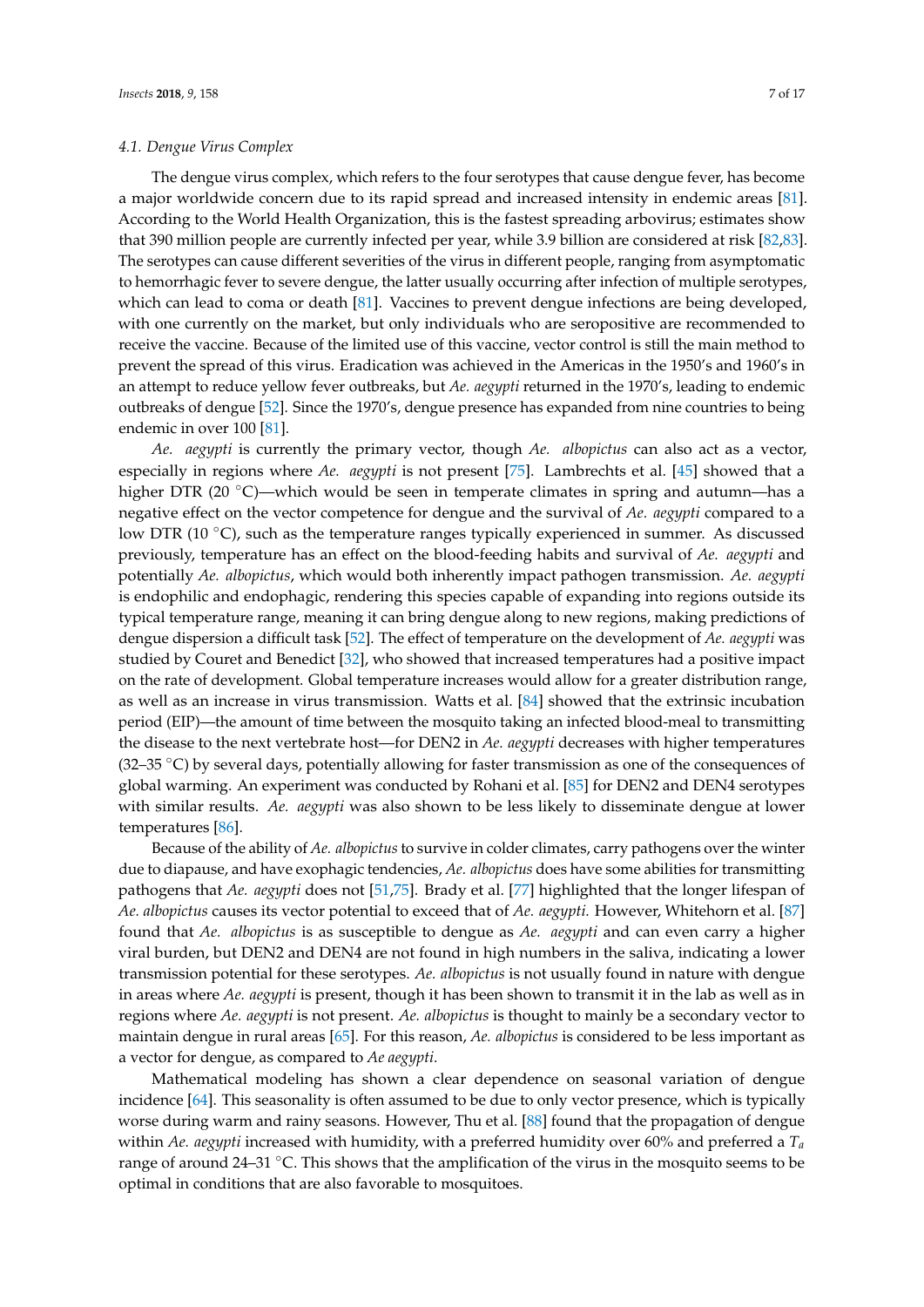#### *4.2. Chikungunya Virus*

Chikungunya is an alphavirus that is typically found in Africa and Asia, although it has been spreading and has caused outbreaks in over 60 countries in recent years [\[89\]](#page-14-9). Though cases of chikungunya are relatively low compared to dengue, outbreaks in naïve populations can be devastating. The disease can be difficult to track, since it is often mistaken for dengue due to their shared symptoms, vectors, and distribution. Both chikungunya and dengue cause flu-like symptoms, such as fever, headache, and nausea, but chikungunya can cause severe joint pain and rarely causes death, with the exception of a recent outbreak in La Réunion [\[90\]](#page-14-10). The primary vector is *Ae. aegypti* and the secondary is *Ae. albopictus* for both chikungunya and dengue, which means that both viruses occur in areas where *Ae. aegypti* and/or *Ae. albopictus* are present [\[89\]](#page-14-9). It is thought that most of the spread from the original endemic regions in Asia and Africa is caused by *Ae. albopictus*. A major outbreak in La Réunion, an island off the coast of Madagascar, brought chikungunya to the attention of the world in 2005 and 2006. The number of reported cases exceeded 47,000 in a population of about 776,000, which included over 50 cases of materno-neonatal transmission and chikungunya playing a role in the death of over 200 people [\[90\]](#page-14-10). These numbers only include those that expressed clinical symptoms, which could only account for as low as 20% of the actual cases [\[91\]](#page-14-11), and some protective immunity could occur in endemic regions [\[90\]](#page-14-10). The first instance of chikungunya in Europe was in Italy in 2007, shortly following the invasion of *Ae. albopictus* [\[92\]](#page-14-12). The 2007 outbreak revealed a new strain of chikungunya virus that had adapted to being vectored by *Ae. albopictus*. This mutation (E1-A226 V) gives the virus an advantage for both replication and transmission in *Ae. albopictus* [\[93\]](#page-14-13). However, according to Zouache et al. [\[94\]](#page-14-14), the mutation allowing *Ae. albopictus* to transmit chikungunya may only be advantageous in different environments. This is due to the interaction between the mosquito population, the genetics of the virus, as well as environmental temperature, which means that temperature plays a large role in transmission of chikungunya. The outbreak in 2007 also showed that *Ae. albopictus* has the potential to bring diseases with it to any area to which it can expand [\[51\]](#page-12-16), and there is a possibility that transovarial and venereal transmission in mosquitoes may lead to a resurgence of the disease [\[95](#page-14-15)[–97\]](#page-14-16). The first case of chikungunya in the Americas occurred in 2013 on the Caribbean island of St. Martin, and the virus spread to Central and South America and the southern USA in 2014 [\[98](#page-14-17)[,99\]](#page-15-0). Local transmission has not been reported in the USA since 2015, but imported cases still occur in several states each year [\[100\]](#page-15-1). No vaccine is currently available to prevent chikungunya, so vector control and personal protection from mosquito bites are the main methods for avoiding disease transmission. The spread of the disease over the last decade to new and higher latitudes is at present a cause for concern [\[89\]](#page-14-9).

## *4.3. Zika Virus*

Zika virus also belongs to the family flavivirus and resembles dengue so much that it could almost be referred to as the "fifth dengue serotype", since serotypes are based on the cross-neutralization of antibodies, and Zika has the potential to neutralize dengue antibodies [\[101\]](#page-15-2). Zika is vectored mainly by *Ae. aegypti* in the Americas, as well as other *Aedes* species [\[102](#page-15-3)[,103\]](#page-15-4), but it can also be transmitted through sexual intercourse and from mother to fetus. The disease has gained interest over the last several years when it was linked to microcephaly and other complications in infants born to mothers who were infected by Zika during pregnancy [\[102\]](#page-15-3). Typically, only one out of every five people who are infected with Zika displays symptoms, which include fever, rash, muscle and joint pain, sinus congestion, and other flu-like symptoms [\[102\]](#page-15-3). Zika was first seen in humans in Uganda in 1952, and, until 2007, it was primarily endemic in countries of Africa and Asia. The first instance outside of the endemic areas occurred on the Island of Yap [\[104\]](#page-15-5), and this strain continued to spread from there into French Polynesia, causing a large outbreak in 2013, and moved to Brazil in 2015 [\[105](#page-15-6)[,106\]](#page-15-7). Shortly after Zika began spreading in Brazil, large increases in microcephaly in newborns and Guillain-Barré syndrome in adults were observed, being quickly connected to Zika. It has since spread across South America, and autochthonous transmission cases have been reported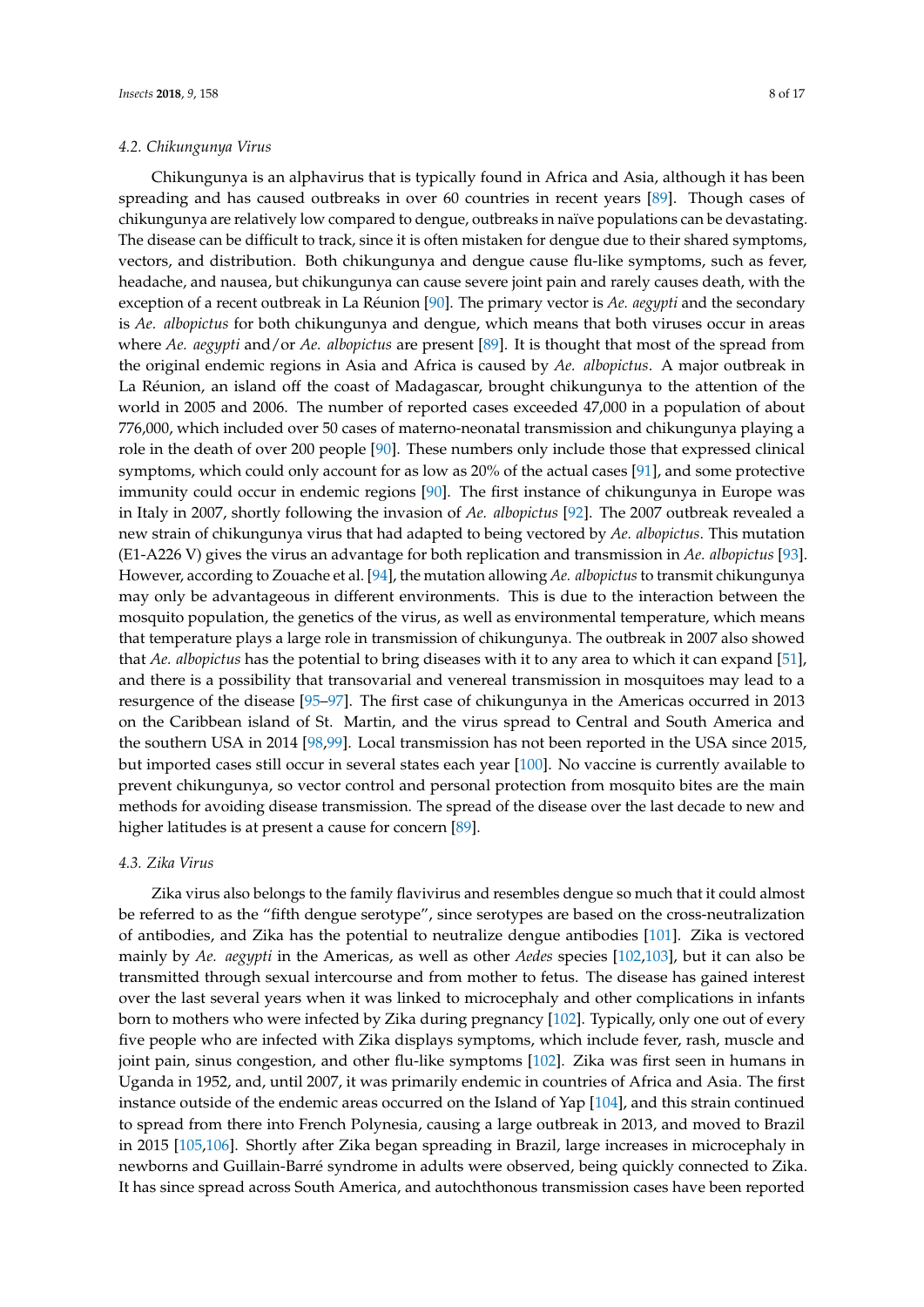in more than 80 countries worldwide [\[102](#page-15-3)[,107\]](#page-15-8). There is unfortunately no evidence about how Zika progresses in different temperatures, which means the main way to track its possible impact and spread is through understanding its vectors [\[108\]](#page-15-9). Though some studies have shown that other *Aedes* species, such as *Ae. vexans*, can vector Zika [\[103](#page-15-4)[,109](#page-15-10)[,110\]](#page-15-11), there is still little evidence for the vector competence of species other than *Ae. aegypti*, such as *Ae. albopictus*, which could significantly change the possible range of Zika's impact [\[111](#page-15-12)[,112\]](#page-15-13). There is currently no vaccine or treatment for Zika virus, so vector control remains critical [\[102\]](#page-15-3).

#### *4.4. West Nile Virus*

West Nile virus is another member of the flavivirus family, though it is more closely related to Japanese encephalitis and St. Louis encephalitis than to dengue and Zika [\[51\]](#page-12-16). West Nile virus can be very severe and even fatal to those who display symptoms, though only about 20% of people that are infected will show any signs. The severe symptoms are referred to as West Nile fever, which is a febrile disease with nausea, vomiting, body aches, and headaches, sometimes with a rash. Severe West Nile disease occurs in about 0.67% of those infected and contains the symptoms of West Nile fever with additional neurological problems, which could lead to coma and death [\[113\]](#page-15-14). West Nile virus mainly affects humans and horses, with birds and other non-mammals, such as alligators, acting as reservoirs and amplifiers for the disease [\[113,](#page-15-14)[114\]](#page-15-15). The virus was first seen in Uganda in 1937 and has been circulating in Africa, the Middle East, Europe, and Australia for years. A strain of West Nile virus from Israel and Tunisia was brought into the USA via New York in 1999 and was picked up by native mosquitoes, causing a large outbreak [\[115\]](#page-15-16). The virus is now also considered endemic to North America [\[113\]](#page-15-14). West Nile virus can be vectored by several different types of mosquitoes, including species in the genera *Culex* (with *Cx. pipiens* as the main vector), *Ochlerotatus*, and *Aedes*, including *Ae. albopictus* [\[113,](#page-15-14)[116\]](#page-15-17). *Ae. albopictus* has been shown to be susceptible to infection and easily disseminated West Nile virus, while *Ae. aegypti* did not show susceptibility [\[116\]](#page-15-17). *Ae. albopictus* has also proven to be a natural vector in the wild and could possibly act as a bridge vector from enzootic cycles to urban cycles due to its opportunistic feeding habits [\[75,](#page-13-15)[117\]](#page-15-18). Like most arboviruses, seasonality has been observed in West Nile virus, which is in part due to vector density increasing during rainy and warm months, but it is also related to the development of the pathogen in the mosquito. Similar to dengue, infection and dissemination rates (tested in *Cx. pipiens quinquefasciatus*) increased with temperature, recording the lowest rates at 25 °C and the highest at 30 °C [\[118\]](#page-15-19). Dohm et al. [\[119\]](#page-15-20) also found that dissemination rates were less than 30% for mosquitoes tested with an extrinsic incubation temperature of 18 °C, with the highest dissemination rate at 30 °C. These studies showed that relatively higher temperatures positively affect the amplification of West Nile virus in the vector, allowing for higher transmission rates in warmer environments.

#### *4.5. Yellow Fever Virus*

Yellow fever is another arbovirus in the family of flaviviruses. This virus does not always cause symptoms, but when it does, they can present in two stages. The first stage is moderate, which is characterized by fever, muscle pain, and vomiting, and the second is more severe and includes jaundice, renal failure, and bleeding. The more severe forms may be fatal within about a week. Because there is no cure for the disease, and it can cause such serious cases, it is important to control yellow fever virus as much as possible [\[120\]](#page-15-21). Yellow fever virus is now endemic to several countries in Africa and South America, but it caused widespread epidemics when it reached the Americas and Europe in the late 17th century. It circulates in nature in two cycles: a sylvatic in monkeys and an urban cycle in humans. *Ae. aegypti* is the main vector for the urban cycle, and *Ae. albopictus* is thought to bridge the gaps between the sylvatic and urban cycles due to its peri-domestic, opportunistic feeding habits [\[121\]](#page-16-0). The existence of the sylvatic cycle makes control of the disease more difficult, as does transovarial vertical transmission in mosquitoes, since it is maintained in different primates and different mosquitoes, such as *Ae. africanus*, *Haemagogus* spp., and *Sabethes* spp. [\[121–](#page-16-0)[123\]](#page-16-1). Because the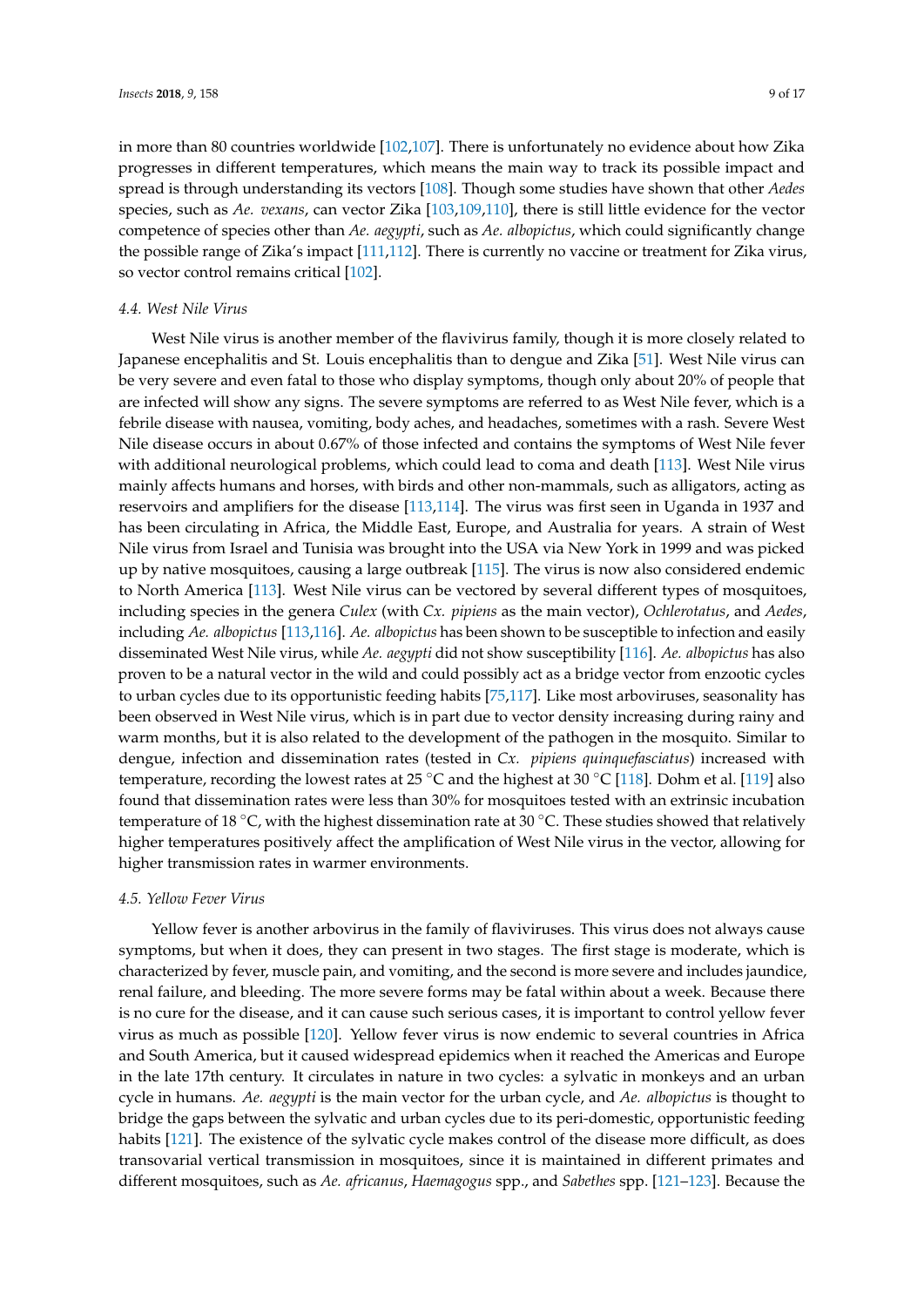disease is maintained outside of the urban cycle, bridge vectors like *Ae. albopictus* can carry the disease back into the urban cycle, which can lead to outbreaks. Yellow fever virus was almost completely eradicated from the Americas in the mid-1920's, but the disease re-emerged from the sylvatic cycle [\[124\]](#page-16-2). There is a highly efficient vaccine available for endemic areas, but this virus can be devastating to naïve populations, and outbreaks can still occur when the coverage of vaccination is not wide or quick enough, or if vector control is not implemented [\[120,](#page-15-21)[121\]](#page-16-0).

The spread of yellow fever virus is known to be affected by temperature. Davis [\[125\]](#page-16-3) found that the EIP in *Ae. aegypti* decreased with an increase in temperature. The mosquitoes were able to transmit the disease in as short as four days after infection at 37 ◦C, while they could not transmit it at 18 ◦C or less, unless the temperature later increased. These data show that yellow fever virus can be transmitted after a shorter time in warmer weather. Although yellow fever virus has caused epidemics in typically temperate climates, these outbreaks would be seasonal in nature due to the effect temperature has on the virus. It is therefore important to focus on tropical and sub-tropical areas where yellow fever is endemic with strategies for both vector control and widespread use of vaccines.

#### *4.6. Other Pathogens*

In addition to the above-named viruses, *Ae. aegypti* and *Ae. albopictus* act as vectors for several other diseases. *Ae. albopictus* has been shown to be able to experimentally vector over 20 viruses, though there is no field evidence supporting the natural transmission of all of them [\[126\]](#page-16-4).

*Aedes albopictus* is a potential bridge vector for eastern equine encephalitis (EEE), which is a virus that affects both humans and horses. EEE has been isolated from *Ae. albopictus* in Florida, USA [\[127\]](#page-16-5). Komar et al. [\[128\]](#page-16-6) found that, when experimentally infecting *Aedes* mosquitoes with EEE, 100% of blood-fed *Ae. albopictus* were infected, compared to 40% of *Ae. aegypti*. Although climate change would have an effect on the distribution of the vector, Chamberlain and Sudia [\[129\]](#page-16-7) found that temperature had little effect on the development and amplification of the virus in the vector, another *Aedes* species (*Ae. triseriatus*), though lower temperatures caused lower transmission rates and short exposures to high temperatures elongated the incubation period and decreased the rate of transmission.

Mayaro is a virus very similar to chikungunya, which exists in a sylvatic cycle in South America. However, cases have been seen closer to urban areas, and *Ae. aegypti* has been shown to experimentally transmit the virus [\[51\]](#page-12-16). A case of a young boy in Haiti who was found to be positive for both Mayaro and dengue showed that Mayaro may have serious public health implications [\[130\]](#page-16-8). da Costa Carvalho and Fournier [\[131\]](#page-16-9) showed that temperature has an effect on the virus when Mayaro virus is subjected to heat stress (37 ◦C) in *Ae. albopictus* cells, and the virus halts translation of its own proteins, allowing the host cell to synthesize *heat shock proteins*. According to Hotez and Murray [\[132\]](#page-16-10), Mayaro may have the potential to spread through the Americas, much like dengue and chikungunya.

Some strains of *Ae. albopictus* and *Ae. aegypti* also have the ability to transmit parasitic diseases, such as dirofilariasis and elephantiasis, with *Ae. albopictus* being the more competent vector [\[75](#page-13-15)[,133](#page-16-11)[,134\]](#page-16-12). The most common dirofilarial worm transmitted by these mosquitoes is *Dirofilaria immitis*, otherwise known as "heartworm". This disease can be fatal to canines if left untreated, and immiticide treatments are unpleasant and expensive. The best option is preventing this disease using prophylactic treatments and vector control. Humans can also be infected with dirofilaria, which is mainly endemic to southern Europe, but is spreading north [\[135\]](#page-16-13). The seasonality for dirofilariasis, as well as its geographic range, is expanding due to rising global temperatures, allowing for a longer transmission season [\[136\]](#page-16-14). Ledesma and Harrington [\[137\]](#page-16-15) also show that *D. immitis* L3s are significantly affected by temperature fluctuations during the EIP, developing more quickly under fluctuating temperatures than constant temperature within a certain range. Dirofilariids show little preference for vector species compared to some other pathogens, meaning that these worms could be easily introduced to a new region if a competent vector is present. The presence of invasive competent vectors, such as *Ae. albopictus*, in endemic areas can increase the transmission of the disease [\[138\]](#page-16-16). Therefore, it is important to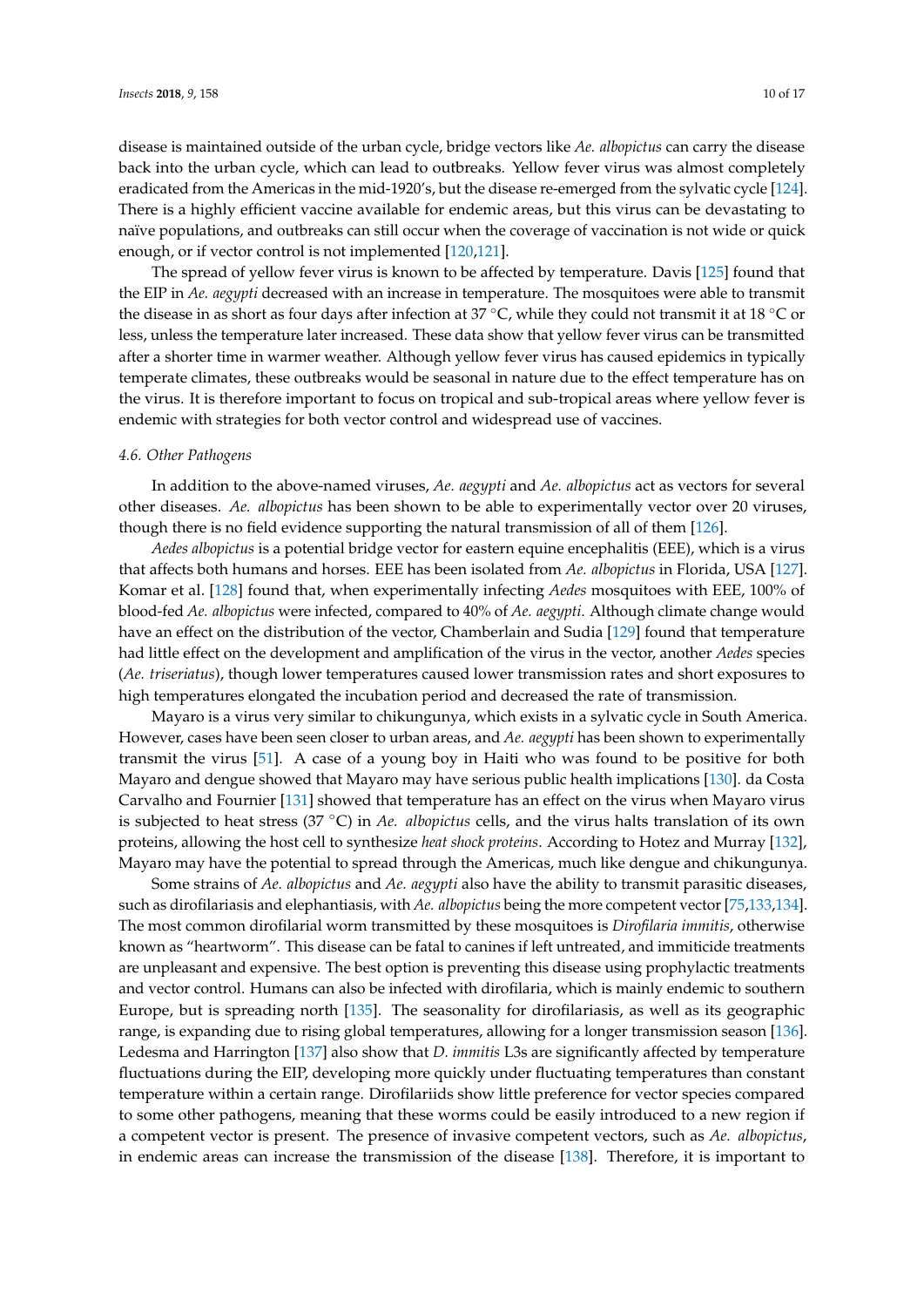understand to what extent changing temperatures would allow the expansion of *Ae. albopictus* and *Ae. aegypti* distribution range, in order to control for this and other diseases.

## **5. Conclusions, Future Directions and Knowledge Gaps**

As *Ae. albopictus* and *Ae. aegypti* continue to expand their distribution range, and in the context of global warming, it appears more important than ever to have a good understanding of their biology and ecology. If much is known about the effects of *T<sup>a</sup>* on *Ae. aegypti*, comparatively less information is available for *Ae. albopictus*. Focusing on this knowledge gap, in particular regarding the effects on the activity and host-seeking behavior of this species of mosquito, is however critical to implement accurate data in population dynamics models to determine future distribution of this disease vector species. Extensive work has been conducted in *Anopheles* mosquitoes and the pathogens they transmit, including *Plasmodium falciparum*, the agent of malaria (e.g., [\[139–](#page-16-17)[141\]](#page-16-18)). However, little is known regarding the effects of temperature on several viruses including chikungunya and Zika viruses (independent of vector or within vector), and these data would allow predictions to be more precise and realistic. It would also be important to know the vectors of diseases, especially emerging infectious diseases like Zika, in order to understand the potential range and build accurate models [\[111\]](#page-15-12). More information becoming available for these mosquitoes and the pathogens they vector will allow for a better understanding of what can be done to prevent the spread of disease.

**Author Contributions:** Writing—original draft preparation, J.M.R., C.R.L. and C.L.; Writing—review and editing, J.M.R., C.R.L. and C.L.; Supervision—C.L.

**Funding:** Biochemistry Department, Virginia Tech (USA); University of Tours and CNRS (France).

**Conflicts of Interest:** The authors declare no conflict of interest.

## **References**

- <span id="page-10-0"></span>1. Denlinger, D.L.; Yocum, G.D. Physiology of heat sensitivity. In *Temperature Sensitivity in Insects and Application in Integrated Pest Management*; Hallman, G.J., Denlinger, D.L., Eds.; Westview Press: Boulder, CO, USA; Oxford, UK, 1998; pp. 7–53.
- <span id="page-10-2"></span>2. Heinrich, B. *The Hot-Blooded Insects: Strategies and Mechanisms of Thermoregulation*; Harvard University Press: Cambridge, MA, USA, 1993; p. 600.
- <span id="page-10-1"></span>3. Huey, R.B.; Stevenson, R.D. Integrating thermal physiology and ecology of ectotherms: A discussion of approaches. *Am. Zool.* **1979**, *19*, 357–366. [\[CrossRef\]](http://dx.doi.org/10.1093/icb/19.1.357)
- <span id="page-10-3"></span>4. Benoit, J.B.; Lopez-Martinez, G.; Patrick, K.R.; Phillips, Z.P.; Krause, T.B.; Denlinger, D.L. Drinking a hot blood meal elicits a protective heat shock response in mosquitoes. *Proc. Natl. Acad. Sci. USA* **2011**. [\[CrossRef\]](http://dx.doi.org/10.1073/pnas.1105195108) [\[PubMed\]](http://www.ncbi.nlm.nih.gov/pubmed/21518875)
- <span id="page-10-4"></span>5. Lahondère, C.; Lazzari, C.R. Mosquitoes cool down during blood feeding to avoid overheating. *Curr. Biol.* **2012**, *22*, 40–45. [\[CrossRef\]](http://dx.doi.org/10.1016/j.cub.2011.11.029) [\[PubMed\]](http://www.ncbi.nlm.nih.gov/pubmed/22177900)
- <span id="page-10-5"></span>6. Angilletta, M.J. *Thermal Adaptation: A Theoretical and Empirical Synthesis*; Oxford University Press: New York, NY, USA, 2009; p. 304.
- <span id="page-10-6"></span>7. World Health Statistics (WHO). *Monitoring Health for the SDGs, Sustainable Development Goals*; Licence: CC BY-NC-SA 3.0 IGO; World Health Organization: Geneva, Switzerland, 2018.
- <span id="page-10-7"></span>8. World Health Organization. *Handbook for Integrated Vector Management*; World Health Organization: Geneva, Switzerland, 2012.
- <span id="page-10-8"></span>9. Matthews, G. *Integrated Vector Management: Controlling Vectors of Malaria and Other Insect Vector Borne Diseases*; John Wiley & Sons: Hoboken, NJ, USA, 2011.
- <span id="page-10-9"></span>10. Janzen, D.H. On ecological fitting. *Oikos* **1985**, *45*, 308–310. [\[CrossRef\]](http://dx.doi.org/10.2307/3565565)
- <span id="page-10-10"></span>11. IPCC. *Climate Change 2014: Synthesis Report*; Contribution of Working Groups I, II and III to the Fifth Assessment Report of the Intergovernmental Panel on Climate Change; Pachauri, R.K., Meyer, L.A., Eds.; IPCC: Geneva, Switzerland, 2014; 151p.
- <span id="page-10-11"></span>12. Christophers, S.R. *Aedes aegypti (L.) the Yellow Fever Mosquito;* Cambridge University Press: London, UK, 1960.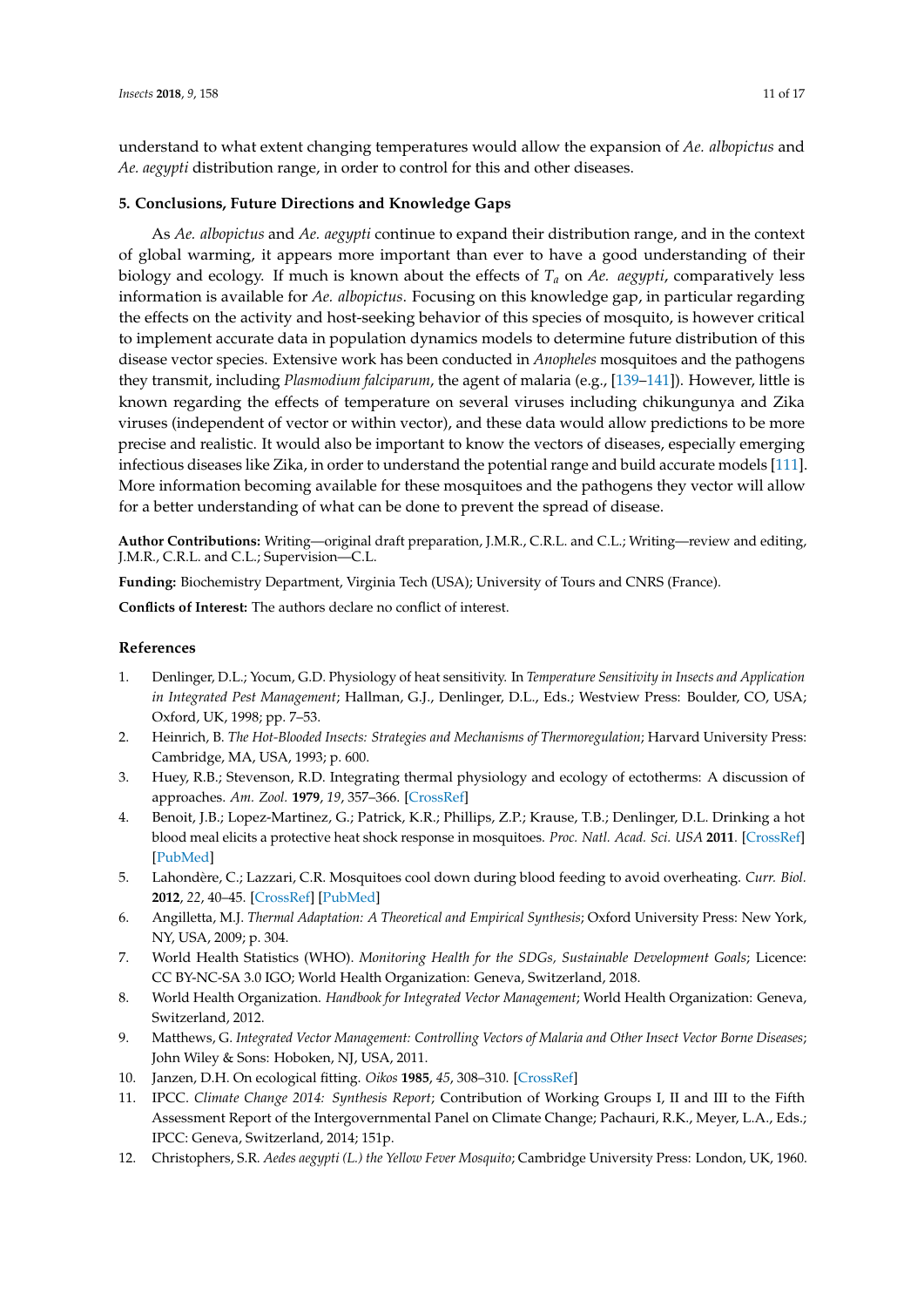- <span id="page-11-1"></span>13. Delatte, H.; Desvars, A.; Bouétard, A.; Bord, S.; Gimonneau, G.; Vourc'h, G.; Fontenille, D. Blood-feeding behavior of *Aedes albopictus*, a vector of Chikungunya on La Réunion. *Vector-Borne Zoonotic* **2010**, *10*, 249–258. [\[CrossRef\]](http://dx.doi.org/10.1089/vbz.2009.0026) [\[PubMed\]](http://www.ncbi.nlm.nih.gov/pubmed/19589060)
- <span id="page-11-0"></span>14. Harrington, L.C.; Edman, J.D.; Scott, T.W. Why do female *Aedes aegypti* (Diptera: Culicidae) feed preferentially and frequently on human blood? *J. Med. Entomol.* **2001**, *38*, 411–422. [\[CrossRef\]](http://dx.doi.org/10.1603/0022-2585-38.3.411) [\[PubMed\]](http://www.ncbi.nlm.nih.gov/pubmed/11372967)
- <span id="page-11-2"></span>15. Lewis, D.J. Observations on *Aedes aegypti*, L. (Dipt. Culic.) under controlled atmospheric conditions. *B Entomol. Res.* **1933**, *24*, 363–372. [\[CrossRef\]](http://dx.doi.org/10.1017/S0007485300031692)
- <span id="page-11-3"></span>16. Otto, M.; Neumann, R.O. Studien über Gelbfieber in Brasilien. *Z. Hyg. InfektKr.* **1905**, *51*, 357–506. [\[CrossRef\]](http://dx.doi.org/10.1007/BF02141134)
- <span id="page-11-4"></span>17. Rowley, W.A.; Graham, C.L. The effect of temperature and relative humidity on the flight performance of female *Aedes aegypti*. *J. Insect Physiol.* **1968**, *14*, 1251–1257. [\[CrossRef\]](http://dx.doi.org/10.1016/0022-1910(68)90018-8)
- <span id="page-11-5"></span>18. Bowen, M.F. The sensory physiology of host-seeking behavior in mosquitoes. *Annu. Rev. Entomol.* **1991**, *36*, 139–158. [\[CrossRef\]](http://dx.doi.org/10.1146/annurev.en.36.010191.001035) [\[PubMed\]](http://www.ncbi.nlm.nih.gov/pubmed/1672499)
- <span id="page-11-6"></span>19. Corfas, R.A.; Vosshall, L.B. The cation channel *TRPA1* tunes mosquito thermotaxis to host temperatures. *eLife* **2015**, *4*, e11750. [\[CrossRef\]](http://dx.doi.org/10.7554/eLife.11750) [\[PubMed\]](http://www.ncbi.nlm.nih.gov/pubmed/26670734)
- <span id="page-11-7"></span>20. Zermoglio, P.F.; Robuchon, E.; Leonardi, M.S.; Chandre, F.; Lazzari, C.R. What does heat tell a mosquito? Characterization of the orientation behaviour of *Aedes aegypti* towards heat sources. *J. Insect Physiol.* **2017**, *100*, 9–14. [\[CrossRef\]](http://dx.doi.org/10.1016/j.jinsphys.2017.04.010) [\[PubMed\]](http://www.ncbi.nlm.nih.gov/pubmed/28479122)
- <span id="page-11-8"></span>21. Bishop, A.; Gilchrist, B.M. Experiments upon the feeding of *Aedes aegypti* through animal membranes with a view to applying this method to the chemotherapy of malaria. *Parasitology* **1946**, *37*, 85–100. [\[CrossRef\]](http://dx.doi.org/10.1017/S0031182000013202) [\[PubMed\]](http://www.ncbi.nlm.nih.gov/pubmed/21014255)
- <span id="page-11-9"></span>22. Connor, M.E. Suggestions for Developing a Campaign to Control Yellow Fever. *Am. J. Trop. Med. Hyg.* **1924**, *1*, 277–307. [\[CrossRef\]](http://dx.doi.org/10.4269/ajtmh.1924.s1-4.277)
- 23. Cossio, V. Observations sobre al *Aedes aegypti* (*Stegomyia*) mosquito de la febbre amarilla en Montevideo. *Bol. Cons. Nat. Hig. Uruguay* **1931**, *23*, 1664.
- <span id="page-11-10"></span>24. Marchoux, E.; Salimbeni, A.T.; Simond, P.L. *La Fièvre Jaune: Rapport de la Mission Française*; Annales de l'Institut Pasteur: Paris, France, 1903.
- <span id="page-11-11"></span>25. Scott, T.W.; Clark, G.G.; Amerasinghe, P.H.; Lorenz, L.H.; Reiter, P.; Edman, J.D. Detection of multiple blood feeding patterns in *Aedes aegypti* (Diptera: Culicidae) during a single gonotrophic cycle using a histological technique. *J. Med. Entomol.* **1993**, *30*, 94–99. [\[CrossRef\]](http://dx.doi.org/10.1093/jmedent/30.1.94) [\[PubMed\]](http://www.ncbi.nlm.nih.gov/pubmed/8433350)
- <span id="page-11-12"></span>26. Scott, T.W.; Amerasinghe, P.H.; Morrison, A.C.; Lorenz, L.H.; Clark, G.G.; Strickman, D.; Kittayapong, P.; Edman, J.D. Longitudinal studies of *Aedes aegypti* (Diptera: Culicidae) in Thailand and Puerto Rico: Blood feeding frequency. *J. Med. Entomol.* **2000**, *37*, 89–101. [\[CrossRef\]](http://dx.doi.org/10.1603/0022-2585-37.1.89) [\[PubMed\]](http://www.ncbi.nlm.nih.gov/pubmed/15218911)
- <span id="page-11-13"></span>27. Yasuno, M.; Pant, C. Seasonal changes in biting and larval infestation rates of *Aedes aegypti* in Bangkok, Thailand in 1969. *Bull. WHO* **1970**, *43*, 319–325. [\[PubMed\]](http://www.ncbi.nlm.nih.gov/pubmed/5312528)
- <span id="page-11-14"></span>28. Delatte, H.; Gimonneau, G.; Triboire, A.; Fontenille, D. Influence of temperature on immature development, survival, longevity, fecundity, and gonotrophic cycles of *Aedes albopictus*, vector of chikungunya and dengue in the Indian Ocean. *J. Med. Entomol.* **2009**, *46*, 33–41. [\[CrossRef\]](http://dx.doi.org/10.1603/033.046.0105) [\[PubMed\]](http://www.ncbi.nlm.nih.gov/pubmed/19198515)
- <span id="page-11-15"></span>29. Löwenberg Neto, P.; Navarro-Silva, M.A. Development, longevity, gonotrophic cycle and oviposition of *Aedes albopictus* Skuse (Diptera: Culicidae) under cyclic temperatures. *Neotrop. Entomol.* **2004**, *33*, 29–33. [\[CrossRef\]](http://dx.doi.org/10.1590/S1519-566X2004000100006)
- <span id="page-11-16"></span>30. Carrington, L.B.; Armijos, M.V.; Lambrechts, L.; Barker, C.M.; Scott, T.W. Effects of fluctuating daily temperatures at critical thermal extremes on *Aedes aegypti* life-history traits. *PLoS ONE* **2013**, *8*, e58824. [\[CrossRef\]](http://dx.doi.org/10.1371/journal.pone.0058824) [\[PubMed\]](http://www.ncbi.nlm.nih.gov/pubmed/23520534)
- <span id="page-11-17"></span>31. Carrington, L.B.; Seifert, S.N.; Willits, N.H.; Lambrechts, L.; Scott, T.W. Large diurnal temperature fluctuations negatively influence *Aedes aegypti* (Diptera: Culicidae) life history traits. *J. Med. Entomol.* **2013**, *50*, 43–51. [\[CrossRef\]](http://dx.doi.org/10.1603/ME11242) [\[PubMed\]](http://www.ncbi.nlm.nih.gov/pubmed/23427651)
- <span id="page-11-18"></span>32. Couret, J.; Benedict, M.Q. A meta-analysis of the factors influencing development rate variation in *Aedes aegypti* (Diptera: Culicidae). *BMC Ecol.* **2014**, *14*, 3. [\[CrossRef\]](http://dx.doi.org/10.1186/1472-6785-14-3) [\[PubMed\]](http://www.ncbi.nlm.nih.gov/pubmed/24495345)
- <span id="page-11-19"></span>33. Couret, J.; Dotson, E.; Benedict, M.Q. Temperature, larval diet, and density effects on development rate and survival of Aedes aegypti (Diptera: Culicidae). *PLoS ONE* **2014**, *9*, e87468. [\[CrossRef\]](http://dx.doi.org/10.1371/journal.pone.0087468) [\[PubMed\]](http://www.ncbi.nlm.nih.gov/pubmed/24498328)
- <span id="page-11-20"></span>34. Bar-Zeev, M. The effect of temperature on the growth rate and survival of the immature stages of *Aedes aegypti* (L.). *Bull. Entomol. Res.* **1958**, *49*, 157–163. [\[CrossRef\]](http://dx.doi.org/10.1017/S0007485300053499)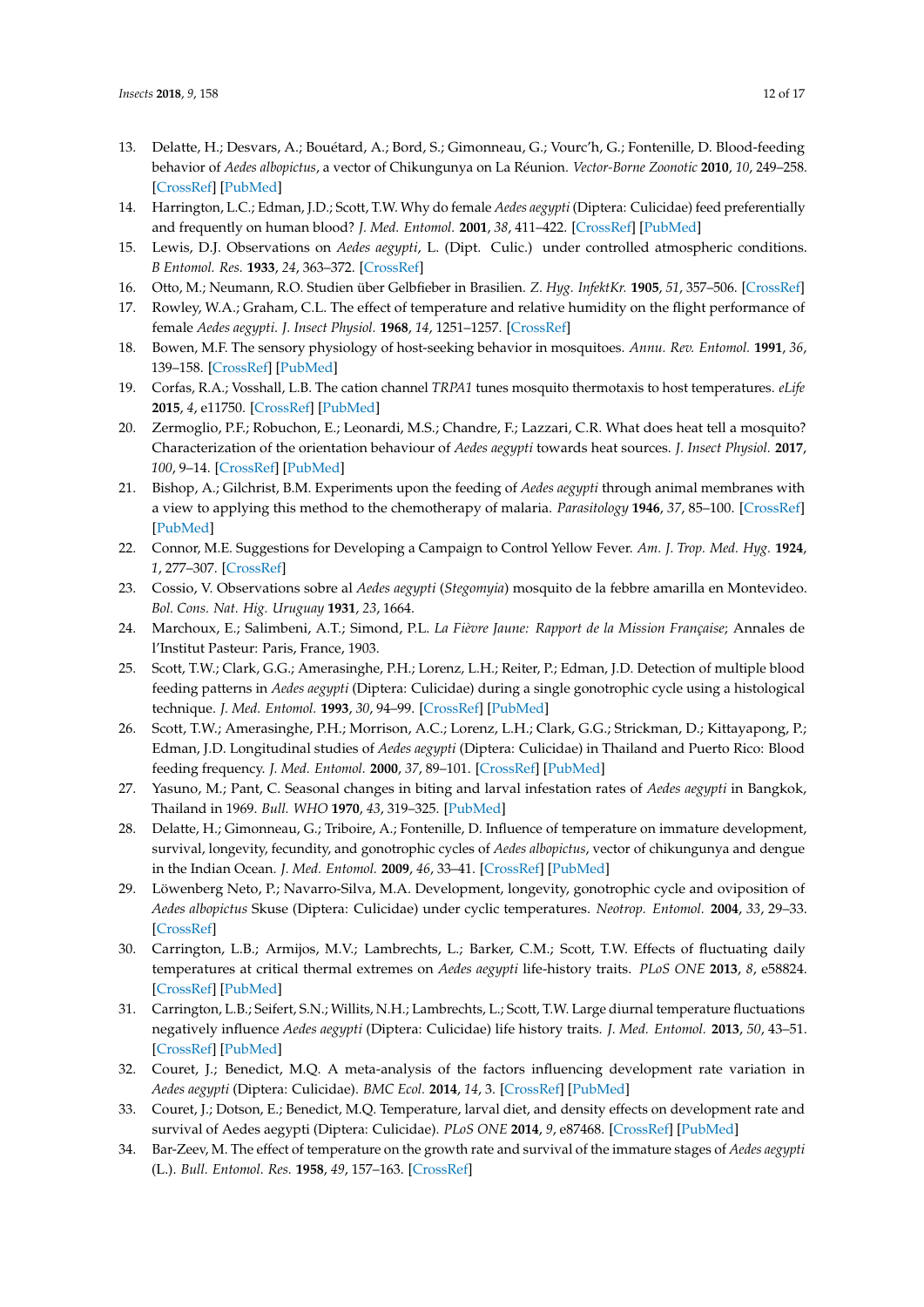- <span id="page-12-0"></span>35. Bar-Zeev, M. The effect of extreme temperatures on different stages of *Aedes aegypti* (L.). *Bull. Entomol. Res.* **1957**, *48*, 593–599. [\[CrossRef\]](http://dx.doi.org/10.1017/S0007485300002765)
- <span id="page-12-1"></span>36. Teng, H.J.; Apperson, C.S. Development and survival of immature *Aedes albopictus* and *Aedes triseriatus* (Diptera: Culicidae) in the laboratory: Effects of density, food, and competition on response to temperature. *J. Med. Entomol.* **2000**, *37*, 40–52. [\[CrossRef\]](http://dx.doi.org/10.1603/0022-2585-37.1.40) [\[PubMed\]](http://www.ncbi.nlm.nih.gov/pubmed/15218906)
- <span id="page-12-2"></span>37. Mori, A.; Oda, T.; Wada, Y. Studies on the egg diapause and overwintering of *Aedes albopictus* in Nagasaki. *Trop. Med.* **1981**, *23*, 79–90.
- <span id="page-12-3"></span>38. Higa, Y.; Toma, T.; Araki, Y.; Onodera, I.; Miyagi, I. Seasonal changes in oviposition activity, hatching and embryonation rates of eggs of *Aedes albopictus* (Diptera: Culicidae) on three islands of the Ryukyu Archipelago, Japan. *Med. Entomol. Zool.* **2007**, *58*, 1–10. [\[CrossRef\]](http://dx.doi.org/10.7601/mez.58.1_1)
- <span id="page-12-4"></span>39. Hawley, W.A.; Pumpuni, C.B.; Brady, R.H.; Craig, G.B., Jr. Overwintering survival of *Aedes albopictus* (Diptera: Culicidae) eggs in Indiana. *J. Med. Entomol.* **1989**, *26*, 122–129. [\[CrossRef\]](http://dx.doi.org/10.1093/jmedent/26.2.122) [\[PubMed\]](http://www.ncbi.nlm.nih.gov/pubmed/2709388)
- <span id="page-12-5"></span>40. Hanson, S.M.; Craig, G.B., Jr. Cold acclimation, diapause, and geographic origin affect cold hardiness in eggs of *Aedes albopictus* (Diptera: Culicidae). *J. Med. Entomol.* **1994**, *31*, 192–201. [\[CrossRef\]](http://dx.doi.org/10.1093/jmedent/31.2.192) [\[PubMed\]](http://www.ncbi.nlm.nih.gov/pubmed/8189409)
- <span id="page-12-6"></span>41. Soper, F.L. Dynamics of *Aedes aegypti* distribution and density. Seasonal fluctuations in the Americas. *Bull. WHO* **1967**, *36*, 536. [\[PubMed\]](http://www.ncbi.nlm.nih.gov/pubmed/5299446)
- <span id="page-12-7"></span>42. Rozeboom, L.E. Overwintering of *Aedes aegypti* in Stillwater. *Proc. Okla. Acad. Sci.* **1938**, *19*, 81–82.
- <span id="page-12-8"></span>43. Lima, A.; Lovin, D.D.; Hickner, P.V.; Severson, D.W. Evidence for an overwintering population of *Aedes aegypti* in Capitol Hill neighborhood, Washington, DC. *Am. J. Trop. Med. Hyg.* **2016**, *94*, 231–235. [\[CrossRef\]](http://dx.doi.org/10.4269/ajtmh.15-0351) [\[PubMed\]](http://www.ncbi.nlm.nih.gov/pubmed/26526922)
- <span id="page-12-9"></span>44. Tsunoda, T.; Cuong, T.C.; Dong, T.D.; Yen, N.T.; Le, N.H.; Phong, T.V.; Minakawa, N. Winter refuge for *Aedes aegypti* and *Ae. albopictus* mosquitoes in Hanoi during Winter. *PLoS ONE* **2014**, *9*, e95606. [\[CrossRef\]](http://dx.doi.org/10.1371/journal.pone.0095606) [\[PubMed\]](http://www.ncbi.nlm.nih.gov/pubmed/24752230)
- <span id="page-12-10"></span>45. Lambrechts, L.; Paaijmans, K.P.; Fansiri, T.; Carrington, L.B.; Kramer, L.D.; Thomas, M.B.; Scott, T.W. Impact of daily temperature fluctuations on dengue virus transmission by *Aedes aegypti*. *Proc. Natl. Acad. Sci. USA* **2011**, *108*, 7460–7465. [\[CrossRef\]](http://dx.doi.org/10.1073/pnas.1101377108) [\[PubMed\]](http://www.ncbi.nlm.nih.gov/pubmed/21502510)
- <span id="page-12-11"></span>46. Elbers, A.R.W.; Koenraadt, C.J.; Meiswinkel, R. Mosquitoes and Culicoides biting midges: Vector range and the influence of climate change. *Rev. Sci. Tech. Off. Int. Epizoot.* **2015**, *34*, 123–137. [\[CrossRef\]](http://dx.doi.org/10.20506/rst.34.1.2349)
- <span id="page-12-12"></span>47. Suwonkerd, W.; Tsuda, Y.; Takagi, M.; Wada, Y. Seasonal occurrence of *Aedes aegypti* and *Ae. albopictus* in used tires in 1992–1994, Chiangmai, Thailand. *Trop. Med.* **1997**, *38*, 101–105.
- <span id="page-12-13"></span>48. Mogi, M. Overwintering strategies of mosquitoes (Diptera: Culicidae) on warmer islands may predict impact of global warming on Kyushu, Japan. *J. Med. Entomol.* **1996**, *33*, 438–444. [\[CrossRef\]](http://dx.doi.org/10.1093/jmedent/33.3.438) [\[PubMed\]](http://www.ncbi.nlm.nih.gov/pubmed/8667392)
- <span id="page-12-14"></span>49. Tsunoda, T.; Chaves, L.F.; Nguyen, G.T.T.; Nguyen, Y.T.; Takagi, M. Winter Activity and Diapause of *Aedes albopictus* (Diptera: Culicidae) in Hanoi, Northern Vietnam. *J. Med. Entomol.* **2015**, *52*, 1203–1212. [\[CrossRef\]](http://dx.doi.org/10.1093/jme/tjv122) [\[PubMed\]](http://www.ncbi.nlm.nih.gov/pubmed/26336261)
- <span id="page-12-15"></span>50. Tsuda, Y.; Suwonkerd, W.; Chawprom, S.; Prajakwong, S.; Takagi, M. Different spatial distribution of *Aedes aegypti* and *Aedes albopictus* along an urban–rural gradient and the relating environmental factors examined in three villages in northern Thailand. *J. Am. Mosq. Control* **2006**, *22*, 222–228. [\[CrossRef\]](http://dx.doi.org/10.2987/8756-971X(2006)22[222:DSDOAA]2.0.CO;2)
- <span id="page-12-16"></span>51. Weaver, S.C.; Reisen, W.K. Present and future arboviral threats. *Antivir. Res.* **2010**, *85*, 328–345. [\[CrossRef\]](http://dx.doi.org/10.1016/j.antiviral.2009.10.008) [\[PubMed\]](http://www.ncbi.nlm.nih.gov/pubmed/19857523)
- <span id="page-12-17"></span>52. Jansen, C.C.; Beebe, N.W. The dengue vector *Aedes aegypti*: What comes next. *Microbes Infect.* **2010**, *12*, 272–279. [\[CrossRef\]](http://dx.doi.org/10.1016/j.micinf.2009.12.011) [\[PubMed\]](http://www.ncbi.nlm.nih.gov/pubmed/20096802)
- <span id="page-12-18"></span>53. Chaves, L.F.; Morrison, A.C.; Kitron, U.D.; Scott, T.W. Nonlinear impacts of climatic variability on the density-dependent regulation of an insect vector of disease. *Glob. Chang. Biol.* **2012**, *18*, 457–468. [\[CrossRef\]](http://dx.doi.org/10.1111/j.1365-2486.2011.02522.x)
- <span id="page-12-19"></span>54. Chaves, L.F.; Scott, T.W.; Morrison, A.C.; Takada, T. Hot temperatures can force delayed mosquito outbreaks via sequential changes in *Aedes aegypti* demographic parameters in autocorrelated environments. *Acta Trop.* **2014**, *129*, 15–24. [\[CrossRef\]](http://dx.doi.org/10.1016/j.actatropica.2013.02.025) [\[PubMed\]](http://www.ncbi.nlm.nih.gov/pubmed/23537497)
- <span id="page-12-20"></span>55. Lewontin, R.; Levins, R. Schmalhausen's law. *Capital. Natl. Soc.* **2000**, *11*, 103–108. [\[CrossRef\]](http://dx.doi.org/10.1080/10455750009358943)
- <span id="page-12-21"></span>56. Chaves, L.F. Globally invasive, withdrawing at home: *Aedes albopictus* and *Aedes japonicus* facing the rise of *Aedes flavopictus*. *Int. J. Biometeorol.* **2016**, *60*, 1727–1738. [\[CrossRef\]](http://dx.doi.org/10.1007/s00484-016-1162-7) [\[PubMed\]](http://www.ncbi.nlm.nih.gov/pubmed/27039106)
- <span id="page-12-22"></span>57. Chaves, L.F. Climate change and the biology of insect vectors of human pathogens. *Glob. Clim. Chang. Terr. Invertebr.* **2017**, 126–147. [\[CrossRef\]](http://dx.doi.org/10.1002/9781119070894.ch8)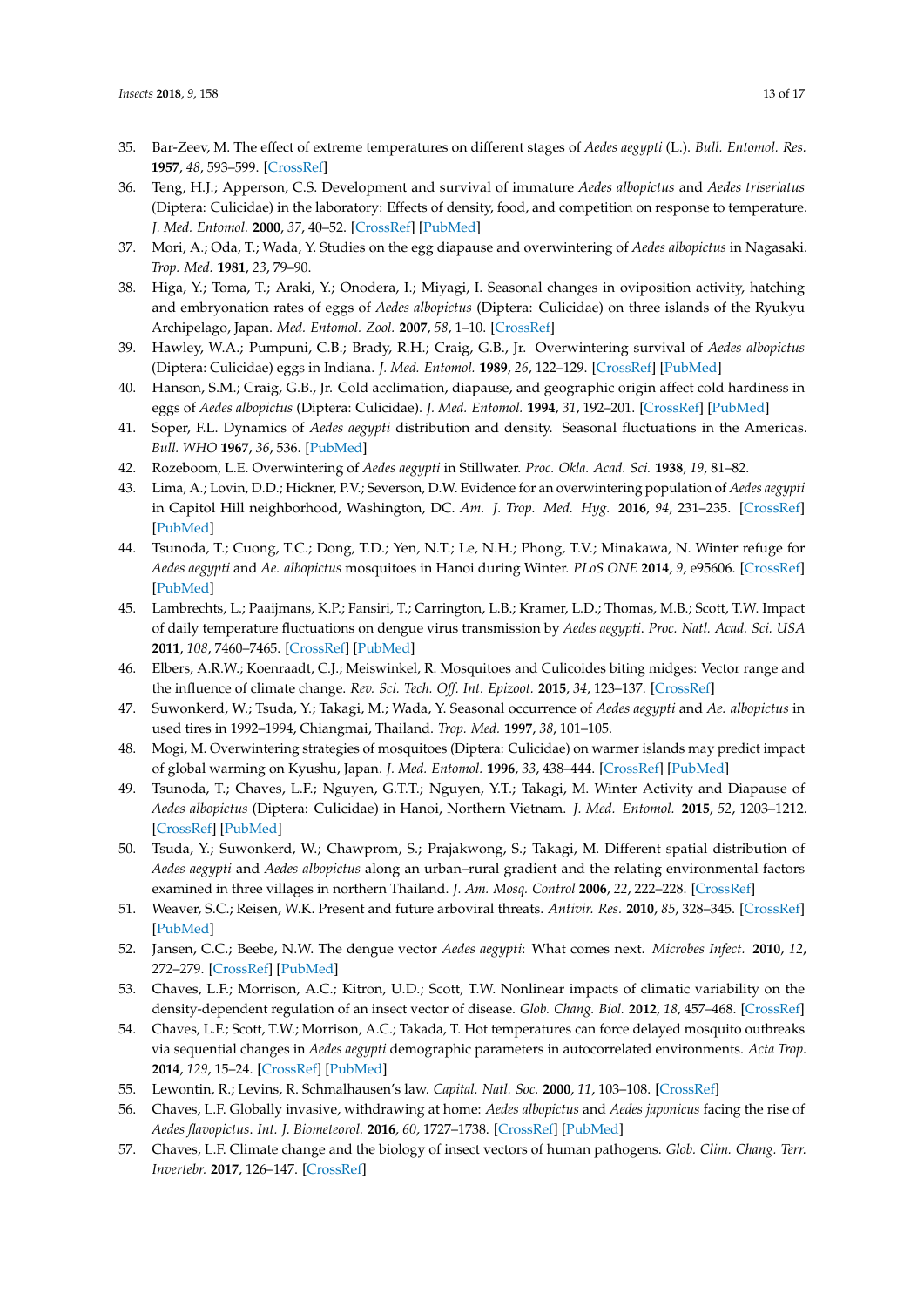- <span id="page-13-0"></span>58. Higa, Y.; Thi Yen, N.; Kawada, H.; Hai Son, T.; Thuy Hoa, N.; Takagi, M. Geographic distribution of *Aedes aegypti* and *Aedes albopictus* collected from used tires in Vietnam. *J. Am. Mosq. Control* **2010**, *26*, 1–9. [\[CrossRef\]](http://dx.doi.org/10.2987/09-5945.1) [\[PubMed\]](http://www.ncbi.nlm.nih.gov/pubmed/20402344)
- <span id="page-13-1"></span>59. Kraemer, M.U.; Sinka, M.E.; Duda, K.A.; Mylne, A.Q.; Shearer, F.M.; Barker, C.M.; Moore, C.G.; Carvalho, R.G.; Coelho, G.E.; Van Bortel, W.; et al. The global distribution of the arbovirus vectors *Aedes aegypti* and *Ae. albopictus*. *eLife* **2015**, *4*, e08347. [\[CrossRef\]](http://dx.doi.org/10.7554/eLife.08347) [\[PubMed\]](http://www.ncbi.nlm.nih.gov/pubmed/26126267)
- <span id="page-13-2"></span>60. Romi, R.; Di Luca, M.; Marjori, G. Current status of *Aedes albopictus* and *Aedes atropalpus* in Italy. *J. Am. Mosq. Control* **1999**, *15*, 425–427.
- <span id="page-13-3"></span>61. Benedict, M.Q.; Levine, R.S.; Hawley, W.A.; Lounibos, L.P. Spread of the tiger: Global risk of invasion by the mosquito *Aedes albopictus*. *Vector-Borne Zoonotic* **2007**, *7*, 76–85. [\[CrossRef\]](http://dx.doi.org/10.1089/vbz.2006.0562) [\[PubMed\]](http://www.ncbi.nlm.nih.gov/pubmed/17417960)
- <span id="page-13-4"></span>62. Kearney, M.; Porter, W.P.; Williams, C.; Ritchie, S.; Hoffmann, A.A. Integrating biophysical models and evolutionary theory to predict climatic impacts on species' ranges: The dengue mosquito *Aedes aegypti* in Australia. *Funct. Ecol.* **2009**, *23*, 528–538. [\[CrossRef\]](http://dx.doi.org/10.1111/j.1365-2435.2008.01538.x)
- <span id="page-13-5"></span>63. Alto, B.W.; Juliano, S.A. Precipitation and temperature effects on populations of *Aedes albopictus* (Diptera: Culicidae): Implications for range expansion. *J. Med. Entomol.* **2001**, *38*, 646–656. [\[CrossRef\]](http://dx.doi.org/10.1603/0022-2585-38.5.646) [\[PubMed\]](http://www.ncbi.nlm.nih.gov/pubmed/11580037)
- <span id="page-13-6"></span>64. Yang, H.M.; Macoris, M.D.L.D.G.; Galvani, K.C.; Andrighetti, M.T.M.; Wanderley, D.M.V. Assessing the effects of temperature on the population of *Aedes aegypti*, the vector of dengue. *Epidemiol. Infect.* **2009**, *137*, 1188–1202. [\[CrossRef\]](http://dx.doi.org/10.1017/S0950268809002040) [\[PubMed\]](http://www.ncbi.nlm.nih.gov/pubmed/19192322)
- <span id="page-13-7"></span>65. O'meara, G.F.; Evans, L.F., Jr.; Gettman, A.D.; Cuda, J.P. Spread of *Aedes albopictus* and decline of *Ae. aegypti* (Diptera: Culicidae) in Florida. *J. Med. Entomol.* **1995**, *32*, 554–562. [\[CrossRef\]](http://dx.doi.org/10.1093/jmedent/32.4.554) [\[PubMed\]](http://www.ncbi.nlm.nih.gov/pubmed/7650719)
- <span id="page-13-8"></span>66. Lounibos, L.P.; Suárez, S.; Menéndez, Z.; Nishimura, N.; Escher, R.L.; OConnell, S.M.; Rey, J.R. Does temperature affect the outcome of larval competition between *Aedes aegypti* and *Aedes albopictus*? *J. Vector Ecol.* **2002**, *27*, 86–95. [\[PubMed\]](http://www.ncbi.nlm.nih.gov/pubmed/12125878)
- <span id="page-13-9"></span>67. Kobayashi, M.; Nihei, N.; Kurihara, T. Analysis of northern distribution of *Aedes albopictus* (Diptera: Culicidae) in Japan by geographical information system. *J. Med. Entomol.* **2002**, *39*, 4–11. [\[CrossRef\]](http://dx.doi.org/10.1603/0022-2585-39.1.4) [\[PubMed\]](http://www.ncbi.nlm.nih.gov/pubmed/11931270)
- <span id="page-13-10"></span>68. Mogi, M.; Tuno, N. Impact of climate change on the distribution of *Aedes albopictus* (Diptera: Culicidae) in northern Japan: Retrospective analyses. *J. Med. Entomol.* **2014**, *51*, 572–579. [\[CrossRef\]](http://dx.doi.org/10.1603/ME13178) [\[PubMed\]](http://www.ncbi.nlm.nih.gov/pubmed/24897849)
- <span id="page-13-11"></span>69. Epstein, P.R.; Diaz, H.F.; Elias, S.; Grabherr, G.; Graham, N.E.; Martens, W.J.; MosIey-Thompson, E.; Susskind, J. Biological and physical signs of climate change: Focus on mosquito-borne diseases. *Bull. Am. Meteorol. Soc.* **1998**, *79*, 409–417. [\[CrossRef\]](http://dx.doi.org/10.1175/1520-0477(1998)079<0409:BAPSOC>2.0.CO;2)
- 70. Ostfeld, R.S. Climate change and the distribution and intensity of infectious diseases. *Ecology* **2009**, *90*, 903–905. [\[CrossRef\]](http://dx.doi.org/10.1890/08-0659.1) [\[PubMed\]](http://www.ncbi.nlm.nih.gov/pubmed/19449683)
- 71. Patz, J.A.; Martens, W.J.; Focks, D.A.; Jetten, T.H. Dengue fever epidemic potential as projected by general circulation models of global climate change. *Environ. Health Perspect.* **1998**, *106*, 147. [\[CrossRef\]](http://dx.doi.org/10.1289/ehp.98106147) [\[PubMed\]](http://www.ncbi.nlm.nih.gov/pubmed/9452414)
- <span id="page-13-12"></span>72. Sutherst, R.W. Implications of global change and climate variability for vector-borne diseases: Generic approaches to impact assessments. *Int. J. Parasitol.* **1998**, *28*, 935–945. [\[CrossRef\]](http://dx.doi.org/10.1016/S0020-7519(98)00056-3)
- <span id="page-13-13"></span>73. Rochlin, I.; Ninivaggi, D.V.; Hutchinson, M.L.; Farajollahi, A. Climate change and range expansion of the Asian tiger mosquito (*Aedes albopictus*) in Northeastern USA: Implications for public health practitioners. *PLoS ONE* **2013**, *8*, e60874. [\[CrossRef\]](http://dx.doi.org/10.1371/journal.pone.0060874) [\[PubMed\]](http://www.ncbi.nlm.nih.gov/pubmed/23565282)
- <span id="page-13-14"></span>74. Kramer, L.D.; Ebel, G.D. Dynamics of flavivirus infection in mosquitoes. *Adv. Virus Res.* **2003**, *60*, 187–232. [\[PubMed\]](http://www.ncbi.nlm.nih.gov/pubmed/14689695)
- <span id="page-13-15"></span>75. Gratz, N.G. Critical review of the vector status of *Aedes albopictus*. *Med. Vet. Entomol.* **2004**, *18*, 215–227. [\[CrossRef\]](http://dx.doi.org/10.1111/j.0269-283X.2004.00513.x) [\[PubMed\]](http://www.ncbi.nlm.nih.gov/pubmed/15347388)
- <span id="page-13-16"></span>76. Vega-Rúa, A.; Zouache, K.; Girod, R.; Failloux, A.B.; Lourenço-de-Oliveira, R. High vector competence of *Aedes aegypti* and *Aedes albopictus* from ten American countries as a crucial factor of the spread of Chikungunya. *J. Virol.* **2014**, JVI-00370. [\[CrossRef\]](http://dx.doi.org/10.1128/JVI.00370-14) [\[PubMed\]](http://www.ncbi.nlm.nih.gov/pubmed/24672026)
- <span id="page-13-17"></span>77. Brady, O.J.; Golding, N.; Pigott, D.M.; Kraemer, M.U.; Messina, J.P.; Reiner, R.C., Jr.; Scott, T.W.; Smith, D.L.; Gething, P.W.; Hay, S.I. Global temperature constraints on *Aedes aegypti* and *Aedes albopictus* persistence and competence for dengue virus transmission. *Parasite Vector* **2014**, *7*, 338. [\[CrossRef\]](http://dx.doi.org/10.1186/1756-3305-7-338) [\[PubMed\]](http://www.ncbi.nlm.nih.gov/pubmed/25052008)
- <span id="page-13-18"></span>78. Patz, J.A.; Githeko, A.K.; McCarty, J.P.; Hussein, S.; Confalonieri, U.; De Wet, N. Climate change and infectious diseases. *Clim. Chang. Hum. Health Risks Responses* **2003**, *6*, 103–137.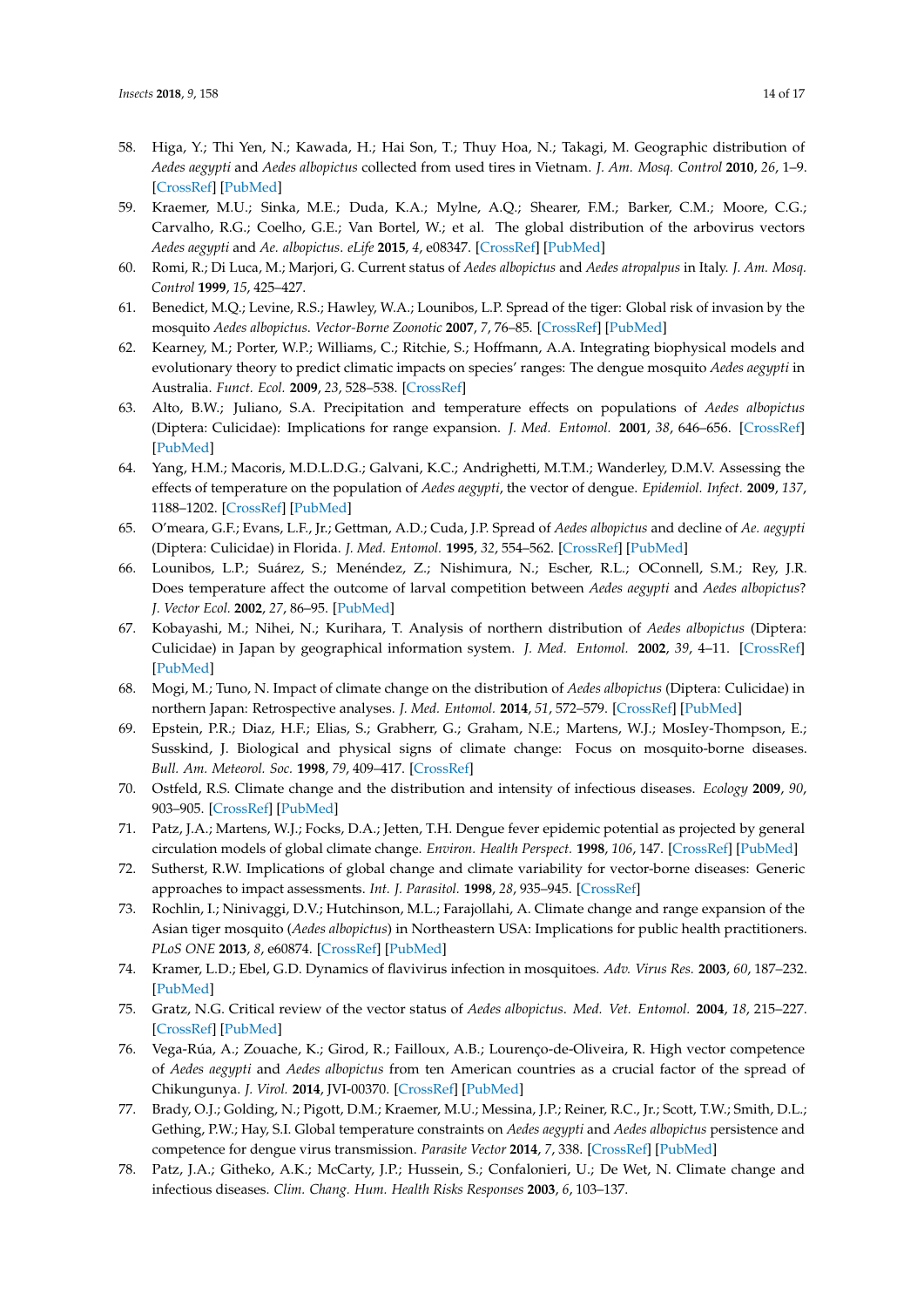- 79. Lafferty, K.D. The ecology of climate change and infectious diseases. *Ecology* **2009**, *90*, 888–900. [\[CrossRef\]](http://dx.doi.org/10.1890/08-0079.1) [\[PubMed\]](http://www.ncbi.nlm.nih.gov/pubmed/19449681)
- <span id="page-14-0"></span>80. McMichael, A.J.; Woodruff, R.E. Climate change and infectious diseases. *Soc. Ecol. Infect. Dis.* **2008**, 378–407. [\[CrossRef\]](http://dx.doi.org/10.1016/B978-012370466-5.50019-4)
- <span id="page-14-1"></span>81. World Health Organization. Dengue and Severe Dengue. Available online: [http://www.who.int/news](http://www.who.int/news-room/fact-sheets/detail/dengue-and-severe-dengue)[room/fact-sheets/detail/dengue-and-severe-dengue](http://www.who.int/news-room/fact-sheets/detail/dengue-and-severe-dengue) (accessed on 13 September 2018).
- <span id="page-14-2"></span>82. Bhatt, S.; Gething, P.W.; Brady, O.J.; Messina, J.P.; Farlow, A.W.; Moyes, C.L.; Drake, J.M.; Brownstein, J.S.; Hoen, A.G.; Sankoh, O. The global distribution and burden of dengue. *Nature* **2013**, *496*, 504. [\[CrossRef\]](http://dx.doi.org/10.1038/nature12060) [\[PubMed\]](http://www.ncbi.nlm.nih.gov/pubmed/23563266)
- <span id="page-14-3"></span>83. Brady, O.J.; Gething, P.W.; Bhatt, S.; Messina, J.P.; Brownstein, J.S.; Hoen, A.G.; Moyes, C.L.; Farlow, A.W.; Scott, T.W.; Hay, S.I. Refining the global spatial limits of dengue virus transmission by evidence-based consensus. *PLoS NTDs* **2012**, *6*, e1760. [\[CrossRef\]](http://dx.doi.org/10.1371/journal.pntd.0001760) [\[PubMed\]](http://www.ncbi.nlm.nih.gov/pubmed/22880140)
- <span id="page-14-4"></span>84. Watts, D.M.; Burke, D.S.; Harrison, B.A.; Whitmire, R.E.; Nisalak, A. Effect of temperature on the vector efficiency of *Aedes aegypti* for dengue 2 virus. *Am. J. Trop. Med. Hyg.* **1987**, *36*, 143–152. [\[CrossRef\]](http://dx.doi.org/10.4269/ajtmh.1987.36.143) [\[PubMed\]](http://www.ncbi.nlm.nih.gov/pubmed/3812879)
- <span id="page-14-5"></span>85. Rohani, A.; Wong, Y.C.; Zamre, I.; Lee, H.L.; Zurainee, M.N. The effect of extrinsic incubation temperature on development of dengue serotype 2 and 4 viruses in *Aedes aegypti* (L.). *SE Asian J. Trop. Med.* **2009**, *40*, 942.
- <span id="page-14-6"></span>86. Alto, B.W.; Bettinardo, D. Temperature and dengue virus infection in mosquitoes: Independent effects of the immature and adult stages. *Am. J. Trop. Med. Hyg.* **2013**, *88*, 497–505. [\[CrossRef\]](http://dx.doi.org/10.4269/ajtmh.12-0421) [\[PubMed\]](http://www.ncbi.nlm.nih.gov/pubmed/23382163)
- <span id="page-14-7"></span>87. Whitehorn, J.; Kien, D.T.; Nguyen, N.M.; Nguyen, H.L.; Kyrylos, P.P.; Carrington, L.B.; Tran, C.N.; Quyen, N.T.; Thi, L.V.; Le Thi, D.; et al. Comparative susceptibility of *Aedes albopictus* and *Aedes aegypti* to dengue virus infection after feeding on blood of viremic humans: Implications for public health. *J. Infect. Dis.* **2015**, *212*, 1182–1190. [\[CrossRef\]](http://dx.doi.org/10.1093/infdis/jiv173) [\[PubMed\]](http://www.ncbi.nlm.nih.gov/pubmed/25784733)
- <span id="page-14-8"></span>88. Thu, H.M.; Aye, K.M.; Thein, S. The effect of temperature and humidity on dengue virus propagation in *Aedes aegypti* mosquitoes. *Southeast Asian J. Trop. Med. Public Health* **1998**, *29*, 280–284. [\[PubMed\]](http://www.ncbi.nlm.nih.gov/pubmed/9886113)
- <span id="page-14-9"></span>89. World Health Organization. Chikungunya. Available online: [http://www.who.int/news-room/fact-sheets/](http://www.who.int/news-room/fact-sheets/detail/chikungunya) [detail/chikungunya](http://www.who.int/news-room/fact-sheets/detail/chikungunya) (accessed on 12 April 2017).
- <span id="page-14-10"></span>90. Renault, P.; Solet, J.L.; Sissoko, D.; Balleydier, E.; Larrieu, S.; Filleul, L.; Lassalle, C.; Thiria, J.; Rachou, E.; de Valk, H.; et al. A major epidemic of chikungunya virus infection on Reunion Island, France, 2005–2006. *Am. J. Trop. Med. Hyg.* **2007**, *77*, 727–731. [\[CrossRef\]](http://dx.doi.org/10.4269/ajtmh.2007.77.727) [\[PubMed\]](http://www.ncbi.nlm.nih.gov/pubmed/17978079)
- <span id="page-14-11"></span>91. Yoon, I.K.; Alera, M.T.; Lago, C.B.; Tac-An, I.A.; Villa, D.; Fernandez, S.; Thaisomboonsuk, B.; Klungthong, C.; Levy, J.W.; Velasco, J.M.; et al. High rate of subclinical chikungunya virus infection and association of neutralizing antibody with protection in a prospective cohort in the Philippines. *PLoS NTDs* **2015**, *9*, e0003764. [\[CrossRef\]](http://dx.doi.org/10.1371/journal.pntd.0003764) [\[PubMed\]](http://www.ncbi.nlm.nih.gov/pubmed/25951202)
- <span id="page-14-12"></span>92. Becker, N. Influence of climate change on mosquito development and mosquito-borne diseases in Europe. *Parasitol. Res.* **2008**, *103*, 19–28. [\[CrossRef\]](http://dx.doi.org/10.1007/s00436-008-1210-2) [\[PubMed\]](http://www.ncbi.nlm.nih.gov/pubmed/19030883)
- <span id="page-14-13"></span>93. Paupy, C.; Delatte, H.; Bagny, L.; Corbel, V.; Fontenille, D. *Aedes albopictus*, an arbovirus vector: From the darkness to the light. *Microbes Infect.* **2009**, *11*, 1177–1185. [\[CrossRef\]](http://dx.doi.org/10.1016/j.micinf.2009.05.005) [\[PubMed\]](http://www.ncbi.nlm.nih.gov/pubmed/19450706)
- <span id="page-14-14"></span>94. Zouache, K.; Fontaine, A.; Vega-Rua, A.; Mousson, L.; Thiberge, J.M.; Lourenco-De-Oliveira, R.; Caro, V.; Lambrechts, L.; Failloux, A.B. Three-way interactions between mosquito population, viral strain and temperature underlying chikungunya virus transmission potential. *Proc. R. Soc. Lond. B Biol. Sci.* **2014**, *281*, 20141078. [\[CrossRef\]](http://dx.doi.org/10.1098/rspb.2014.1078) [\[PubMed\]](http://www.ncbi.nlm.nih.gov/pubmed/25122228)
- <span id="page-14-15"></span>95. Li, C.X.; Guo, X.X.; Deng, Y.Q.; Xing, D.; Sun, A.J.; Liu, Q.M.; Wu, Q.; Zhang, Y.M.; Zhang, H.D.; Cao, W.C.; et al. Vector competence and transovarial transmission of two *Aedes aegypti* strains to Zika virus. *Emerg. Microbes Infec.* **2017**, *6*, e23. [\[CrossRef\]](http://dx.doi.org/10.1038/emi.2017.8) [\[PubMed\]](http://www.ncbi.nlm.nih.gov/pubmed/28442754)
- 96. Niyas, K.P.; Abraham, R.; Unnikrishnan, R.N.; Mathew, T.; Nair, S.; Manakkadan, A.; Issac, A.; Sreekumar, E. Molecular characterization of Chikungunya virus isolates from clinical samples and adult *Aedes albopictus* mosquitoes emerged from larvae from Kerala, South India. *Virol. J.* **2010**, *7*, 189. [\[CrossRef\]](http://dx.doi.org/10.1186/1743-422X-7-189) [\[PubMed\]](http://www.ncbi.nlm.nih.gov/pubmed/20704755)
- <span id="page-14-16"></span>97. Mavale, M.; Parashar, D.; Sudeep, A.; Gokhale, M.; Ghodke, Y.; Geevarghese, G.; Arankalle, V.; Mishra, A.C. Venereal transmission of chikungunya virus by *Aedes aegypti* mosquitoes (Diptera: Culicidae). *Am. J. Trop. Med. Hyg.* **2010**, *83*, 1242–1244. [\[CrossRef\]](http://dx.doi.org/10.4269/ajtmh.2010.09-0577) [\[PubMed\]](http://www.ncbi.nlm.nih.gov/pubmed/21118928)
- <span id="page-14-17"></span>98. Cauchemez, S.; Ledrans, M.; Poletto, C.; Quenel, P.D.; De Valk, H.; Colizza, V.; Boëlle, P.Y. Local and regional spread of chikungunya fever in the Americas. *Euro Surveillance: Bulletin Europeen sur les Maladies Transmissibles=Eur. Commun. Dis. Bull.* **2014**, *19*, 20854. [\[CrossRef\]](http://dx.doi.org/10.2807/1560-7917.ES2014.19.28.20854)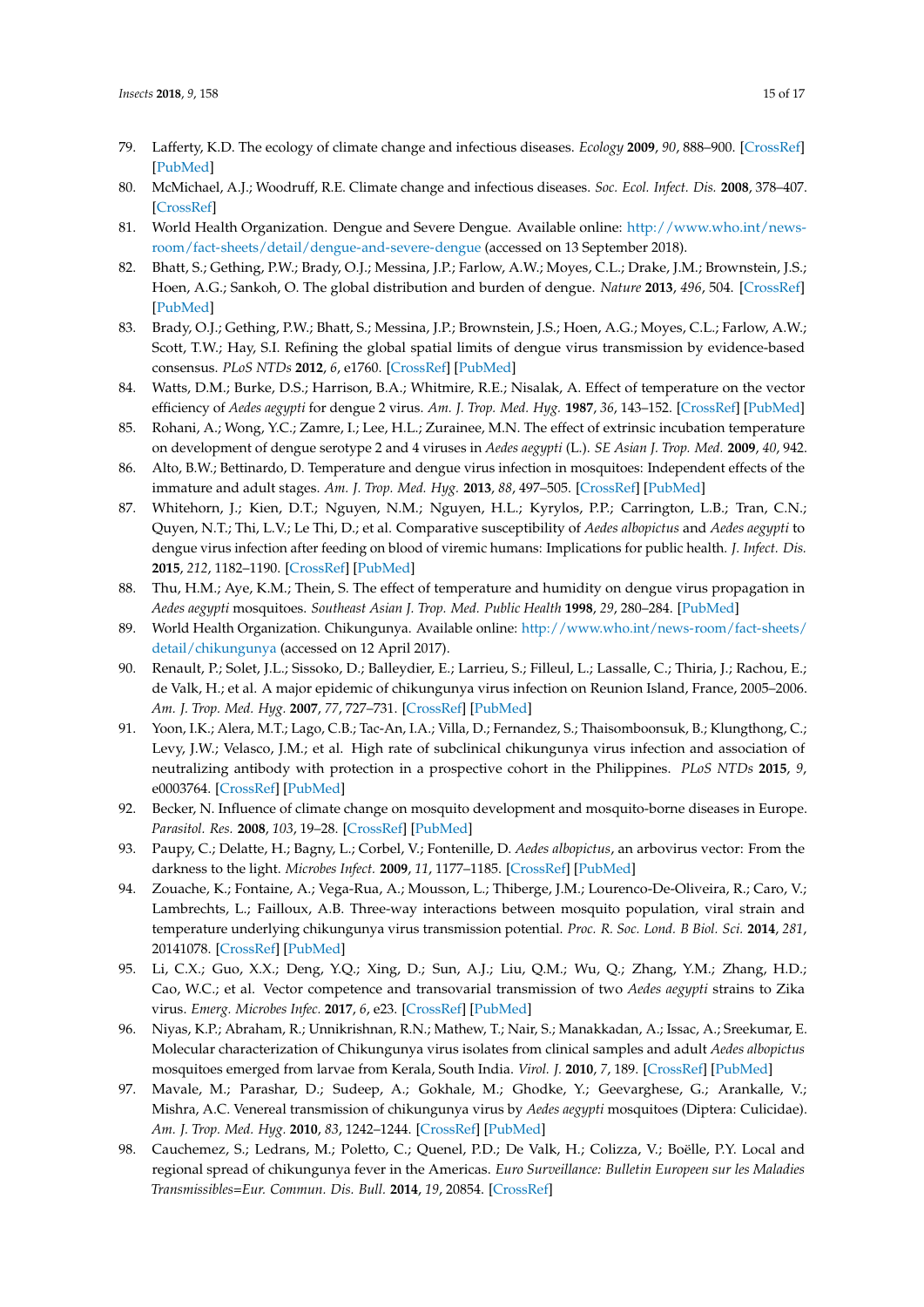- <span id="page-15-0"></span>99. Kendrick, K.; Stanek, D.; Blackmore, C.; Centers for Disease Control and Prevention (CDC). Notes from the field: Transmission of chikungunya virus in the continental United States—Florida, 2014. *MMWR Morb. Mortal. Wkly. Rep.* **2014**, *63*, 1137. [\[PubMed\]](http://www.ncbi.nlm.nih.gov/pubmed/25474035)
- <span id="page-15-1"></span>100. Center for Disease Control and Prevention. Chikungunya Virus Home: Geographic Distribution. Available online: <https://www.cdc.gov/chikungunya/geo/index.html> (accessed on 29 May 2018).
- <span id="page-15-2"></span>101. Barba-Spaeth, G.; Dejnirattisai, W.; Rouvinski, A.; Vaney, M.C.; Medits, I.; Sharma, A.; Simon-Lorière, E.; Sakuntabhai, A.; Cao-Lormeau, V.M.; Haouz, A.; et al. Structural basis of potent Zika–dengue virus antibody cross-neutralization. *Nature* **2016**, *536*, 48. [\[CrossRef\]](http://dx.doi.org/10.1038/nature18938) [\[PubMed\]](http://www.ncbi.nlm.nih.gov/pubmed/27338953)
- <span id="page-15-3"></span>102. World Health Organization. Zika Virus. Available online: [http://www.who.int/news-room/fact-sheets/](http://www.who.int/news-room/fact-sheets/detail/zika-virus) [detail/zika-virus](http://www.who.int/news-room/fact-sheets/detail/zika-virus) (accessed on 20 July 2018).
- <span id="page-15-4"></span>103. Benelli, G.; Romano, D. Mosquito vectors of Zika virus. *Entomol. Gen.* **2017**, *36*, 309–318. [\[CrossRef\]](http://dx.doi.org/10.1127/entomologia/2017/0496)
- <span id="page-15-5"></span>104. Hayes, E.B. Zika virus outside Africa. *Emerg. Infect. Dis.* **2009**, *15*, 1347. [\[CrossRef\]](http://dx.doi.org/10.3201/eid1509.090442) [\[PubMed\]](http://www.ncbi.nlm.nih.gov/pubmed/19788800)
- <span id="page-15-6"></span>105. Haddow, A.D.; Schuh, A.J.; Yasuda, C.Y.; Kasper, M.R.; Heang, V.; Huy, R.; Guzman, H.; Tesh, R.B.; Weaver, S.C. Genetic characterization of Zika virus strains: Geographic expansion of the Asian lineage. *PLoS NTDs* **2012**, *6*, e1477. [\[CrossRef\]](http://dx.doi.org/10.1371/journal.pntd.0001477) [\[PubMed\]](http://www.ncbi.nlm.nih.gov/pubmed/22389730)
- <span id="page-15-7"></span>106. Petersen, L.R.; Jamieson, D.J.; Powers, A.M.; Honein, M.A. Zika virus. *New Engl. J. Med.* **2016**, *374*, 1552–1563. [\[CrossRef\]](http://dx.doi.org/10.1056/NEJMra1602113) [\[PubMed\]](http://www.ncbi.nlm.nih.gov/pubmed/27028561)
- <span id="page-15-8"></span>107. Haddow, A.D.; Schuh, A.J.; Yasuda, C.Y.; Kasper, M.R.; Heang, V.; Huy, R.; Guzman, H.; Tesh, R.B.; Weaver, S.C. On the seasonal occurrence and abundance of the Zika virus vector mosquito *Aedes aegypti* in the contiguous United States. *PLoS Curr.* **2016**, *8*. [\[CrossRef\]](http://dx.doi.org/10.1371/currents.outbreaks.50dfc7f46798675fc63e7d7da563da76)
- <span id="page-15-9"></span>108. Mordecai, E.A.; Cohen, J.M.; Evans, M.V.; Gudapati, P.; Johnson, L.R.; Lippi, C.A.; Miazgowicz, K.; Murdock, C.C.; Rohr, J.R.; Ryan, S.J.; et al. Detecting the impact of temperature on transmission of Zika, dengue, and chikungunya using mechanistic models. *PLoS NTDs* **2017**, *11*, e0005568. [\[CrossRef\]](http://dx.doi.org/10.1371/journal.pntd.0005568) [\[PubMed\]](http://www.ncbi.nlm.nih.gov/pubmed/28448507)
- <span id="page-15-10"></span>109. Azar, S.R.; Roundy, C.M.; Rossi, S.L.; Huang, J.H.; Leal, G.; Yun, R.; Fernandez-Salas, I.; Vitek, C.J.; Paploski, I.A.; Stark, P.M.; et al. Differential vector competency of *Aedes albopictus* populations from the Americas for Zika virus. *Am. J. Trop. Med. Hyg.* **2017**, *97*, 330–339. [\[CrossRef\]](http://dx.doi.org/10.4269/ajtmh.16-0969) [\[PubMed\]](http://www.ncbi.nlm.nih.gov/pubmed/28829735)
- <span id="page-15-11"></span>110. Gendernalik, A.; Weger-Lucarelli, J.; Luna, S.M.G.; Fauver, J.R.; Rückert, C.; Murrieta, R.A.; Burgren, N.; Samaras, D.; Nguyen, C.; Kading, R.C.; Ebel, G.D. American *Aedes vexans* mosquitoes are competent vectors of Zika virus. *Am. J. Trop. Med. Hyg.* **2017**, *96*, 1338–1340. [\[CrossRef\]](http://dx.doi.org/10.4269/ajtmh.16-0963) [\[PubMed\]](http://www.ncbi.nlm.nih.gov/pubmed/28719283)
- <span id="page-15-12"></span>111. Ayres, C.F. Identification of Zika virus vectors and implications for control. *Lancet Infect. Dis.* **2016**, *16*, 278–279. [\[CrossRef\]](http://dx.doi.org/10.1016/S1473-3099(16)00073-6)
- <span id="page-15-13"></span>112. Gardner, L.M.; Chen, N.; Sarkar, S. Global risk of Zika virus depends critically on vector status of *Aedes albopictus*. *Lancet Infect. Dis.* **2016**, *16*, 522–523. [\[CrossRef\]](http://dx.doi.org/10.1016/S1473-3099(16)00176-6)
- <span id="page-15-14"></span>113. World Health Organization. West Nile Virus. Available online: [http://www.who.int/news-room/fact](http://www.who.int/news-room/fact-sheets/detail/west-nile-virus)[sheets/detail/west-nile-virus](http://www.who.int/news-room/fact-sheets/detail/west-nile-virus) (accessed on 3 October 2017).
- <span id="page-15-15"></span>114. Klenk, K.; Snow, J.; Morgan, K.; Bowen, R.; Stephens, M.; Foster, F.; Gordy, P.; Beckett, S.; Komar, N.; Gubler, D.; et al. Alligators as West Nile virus amplifiers. *Emerg. Infect. Dis.* **2004**, *10*, 2150. [\[CrossRef\]](http://dx.doi.org/10.3201/eid1012.040264) [\[PubMed\]](http://www.ncbi.nlm.nih.gov/pubmed/15663852)
- <span id="page-15-16"></span>115. Campbell, G.L.; Marfin, A.A.; Lanciotti, R.S.; Gubler, D.J. West Nile virus. *Lancet Infect. Dis.* **2002**, *2*, 519–529. [\[CrossRef\]](http://dx.doi.org/10.1016/S1473-3099(02)00368-7)
- <span id="page-15-17"></span>116. Turell, M.J.; O'Guinn, M.L.; Dohm, D.J.; Jones, J.W. Vector competence of North American mosquitoes (diptera: Culicidae) for West Nile virus. *J. Med. Entomol.* **2001**, *38*, 130–134. [\[CrossRef\]](http://dx.doi.org/10.1603/0022-2585-38.2.130) [\[PubMed\]](http://www.ncbi.nlm.nih.gov/pubmed/11296813)
- <span id="page-15-18"></span>117. Turell, M.J.; Dohm, D.J.; Sardelis, M.R.; O'guinn, M.L.; Andreadis, T.G.; Blow, J.A. An update on the potential of North American mosquitoes (Diptera: Culicidae) to transmit West Nile virus. *J. Med. Entomol.* **2005**, *42*, 57–62. [\[CrossRef\]](http://dx.doi.org/10.1093/jmedent/42.1.57) [\[PubMed\]](http://www.ncbi.nlm.nih.gov/pubmed/15691009)
- <span id="page-15-19"></span>118. Richards, S.L.; Mores, C.N.; Lord, C.C.; Tabachnick, W.J. Impact of extrinsic incubation temperature and virus exposure on vector competence of *Culex pipiens quinquefasciatus* Say (Diptera: Culicidae) for West Nile virus. *Vector-Borne Zoonotic* **2007**, *7*, 629–636. [\[CrossRef\]](http://dx.doi.org/10.1089/vbz.2007.0101) [\[PubMed\]](http://www.ncbi.nlm.nih.gov/pubmed/18021028)
- <span id="page-15-20"></span>119. Dohm, D.J.; O'Guinn, M.L.; Turell, M.J. Effect of environmental temperature on the ability of *Culex pipiens* (Diptera: Culicidae) to transmit West Nile virus. *J. Med. Entomol.* **2002**, *39*, 221–225. [\[CrossRef\]](http://dx.doi.org/10.1603/0022-2585-39.1.221) [\[PubMed\]](http://www.ncbi.nlm.nih.gov/pubmed/11931261)
- <span id="page-15-21"></span>120. World Health Organization. Yellow Fever Virus. Available online: [http://www.who.int/news-room/fact](http://www.who.int/news-room/fact-sheets/detail/yellow-fever)[sheets/detail/yellow-fever](http://www.who.int/news-room/fact-sheets/detail/yellow-fever) (accessed on 1 May 2018).